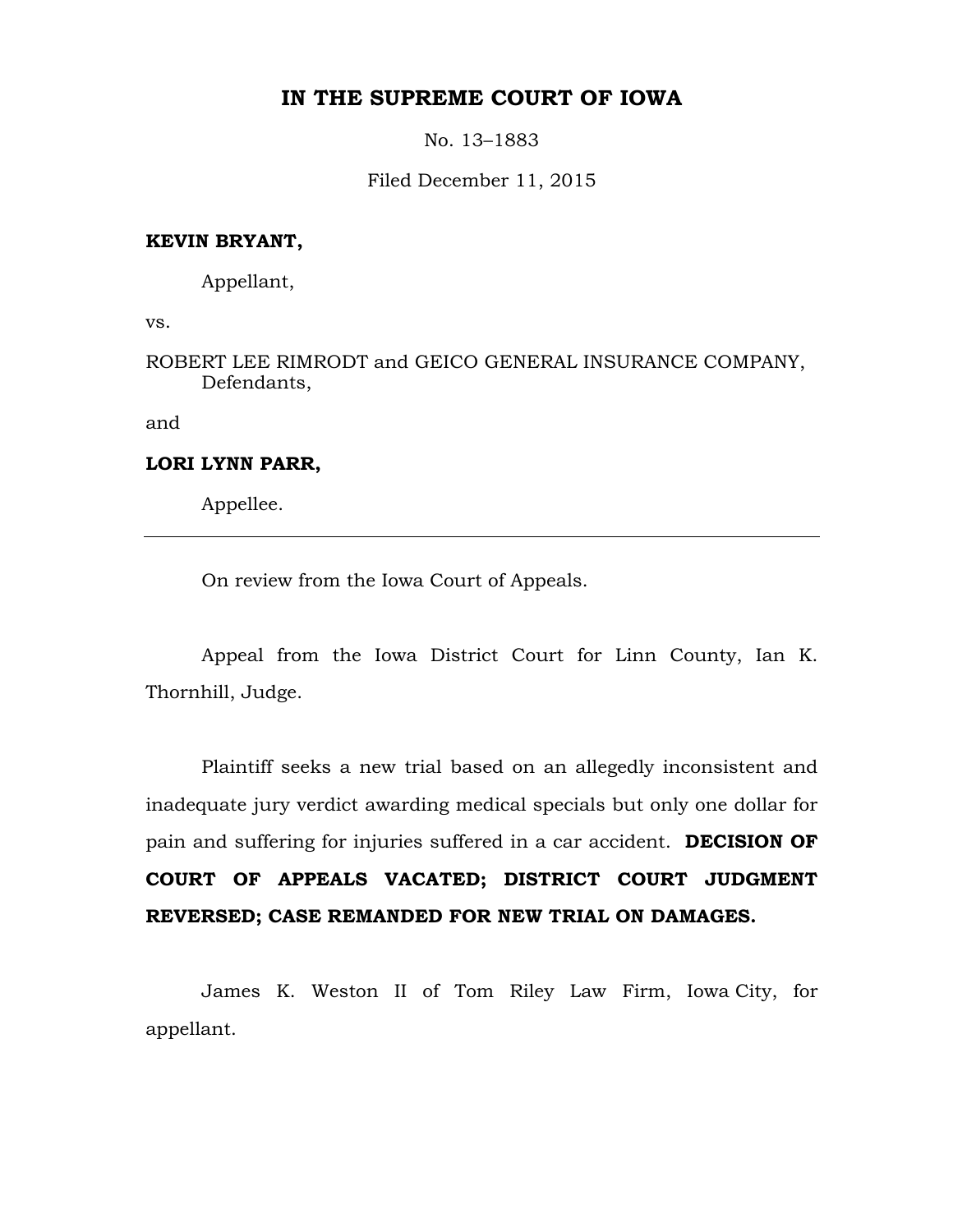Thomas B. Read and Stephanie A. Legislador of Crawford, Sullivan, Read & Roemerman, PC, Cedar Rapids, for appellee Lori Lynn Parr.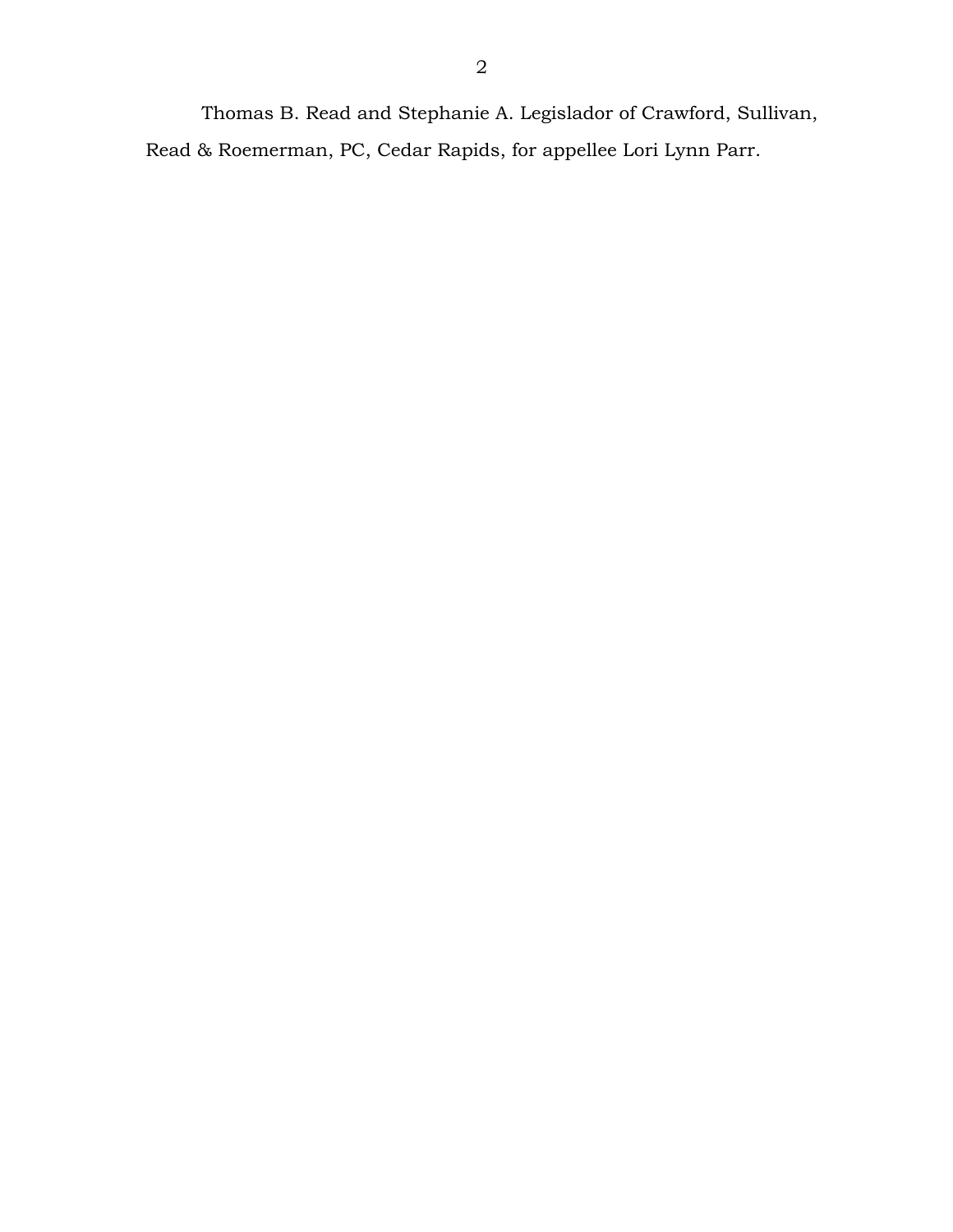### **WATERMAN, Justice.**

In this appeal, we must decide whether the district court should have granted a new trial based on an allegedly inconsistent and inadequate jury verdict in a personal injury action arising from a motor vehicle accident. The jury initially awarded the plaintiff passenger nearly \$17,000 in past medical expenses, but zero for pain and suffering. All parties agreed that the verdict was inconsistent, and the jury was instructed to resume deliberations to resolve the inconsistency. The jury then awarded one dollar for pain and suffering but left the rest of the verdict unchanged. The jury was discharged after no party requested further deliberations. The plaintiff's motion for a new trial was denied, and we transferred his appeal to the court of appeals, which affirmed, concluding "the one dollar award remedied the inconsistency, if any" because "[t]he cause and extent of injury were clearly disputed, and [the plaintiff] was not credible." We granted the plaintiff's application for further review.

On our review, we conclude the plaintiff preserved error through his objections to the verdict and motion for new trial without asking the court to send the jury back for a third round of deliberations to address the inconsistency. We hold that the award of one dollar for pain and suffering was inconsistent with the award of nearly \$17,000 for medical expenses incurred for the diagnosis and treatment of pain. That inconsistency requires a new trial. Accordingly, we vacate the decision of the court of appeals, reverse the district court judgment, and remand the case for a new trial on damages.

### **I. Background Facts and Proceedings.**

On the evening of November 15, 2007, Lori Parr test drove a used SUV with Kevin Bryant, a salesperson at a Pat McGrath auto dealership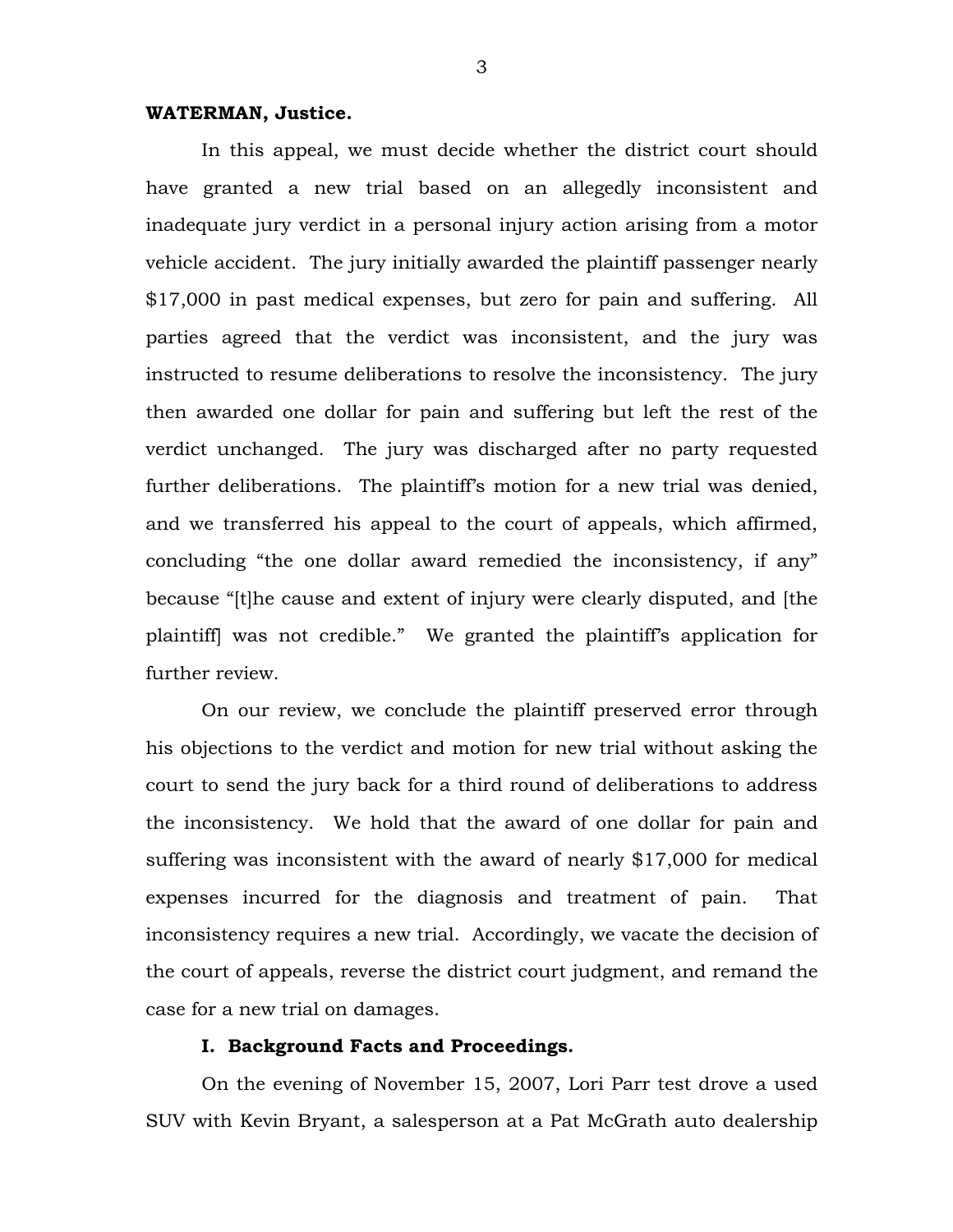in Cedar Rapids. Bryant directed Parr to drive down Edgewood Road so she could experience city driving in the SUV. Parr made an illegal left turn, and the SUV was struck on the passenger side by a car driven by Robert Rimrodt. Bryant hit his head and briefly lost consciousness. Both vehicles were totaled.

Bryant was taken immediately after the accident to the Mercy Medical Center emergency room in Cedar Rapids. The emergency room doctors noted that Bryant reported pain in his lower back, neck, and right leg. The doctors were unable to find any physiological explanation for his complaints. Bryant was prescribed pain medication and discharged the same evening. However, Bryant failed to return to work that month due to his complaints of accident-related pain.

On November 24, Bryant went to the emergency room at Mercy Hospital in Iowa City, complaining of numbness and tingling in his left arm and severe headaches. A doctor examined Bryant but found no physiological explanation for his reported symptoms. The doctor told Bryant that he could expect to heal from the accident within three to four weeks.

Three days later, Bryant saw his personal physician, Dr. Kirk Gieswein. Bryant described his neck and back pain, headaches, and trouble sleeping. Bryant also complained of intermittent blurred vision. Dr. Gieswein prescribed Maxalt and Nortriptyline for his migraines and to help him sleep. Bryant had several follow-up appointments with Dr. Gieswein, and he continued to complain of headaches. Dr. Gieswein diagnosed Bryant with posttraumatic headaches.

On December 10, Bryant began seeing a physician chosen by his employer, Dr. Henri Cuddihy, for his neck and low-back pain. Bryant also complained of headaches and blurred vision. Dr. Cuddihy

4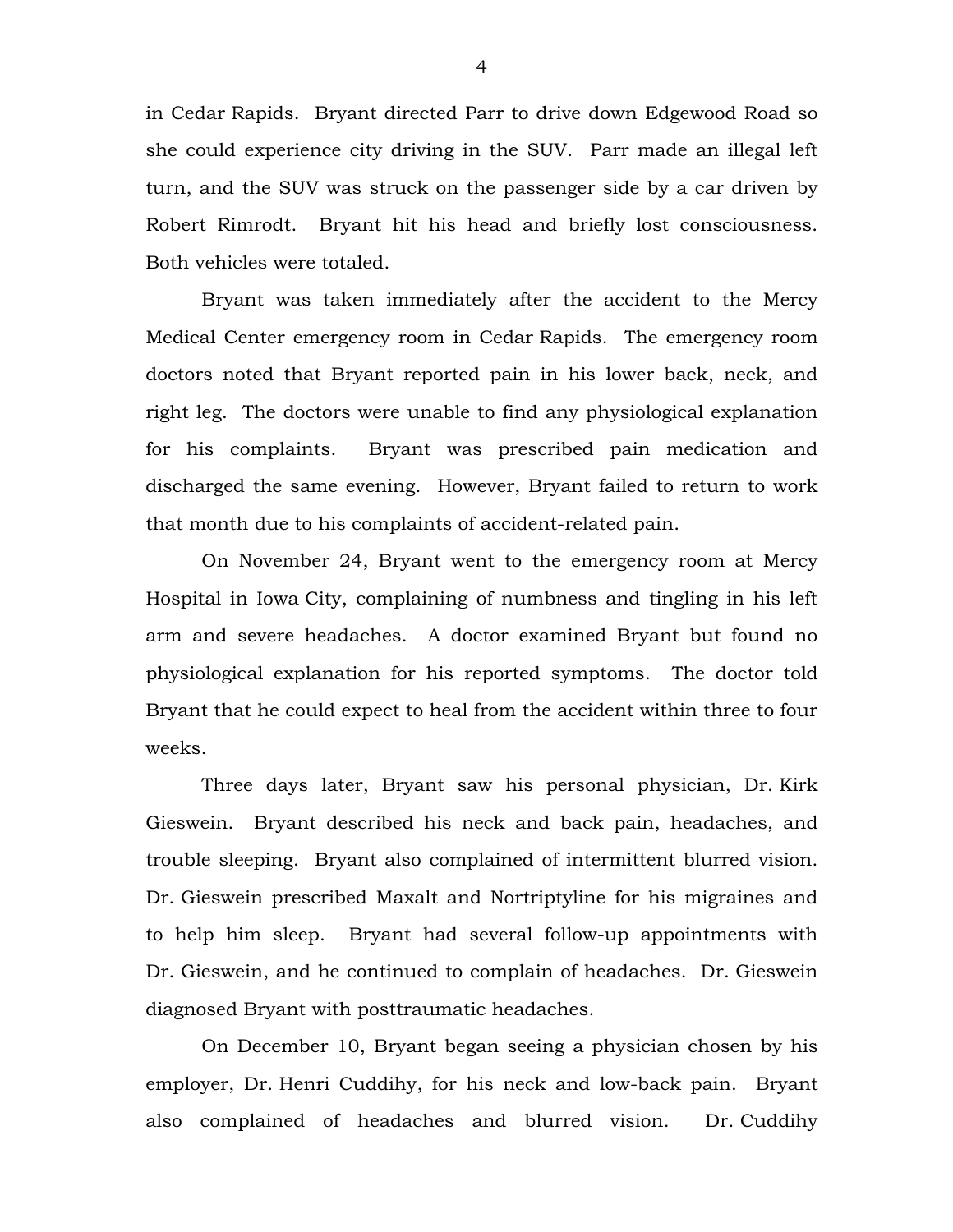authorized Bryant to return to work with a ten-pound lifting restriction. Bryant resumed working at the auto dealership on December 12. Dr. Cuddihy eventually removed the lifting restriction and cleared Bryant to work without restrictions. Based on Bryant's subjective complaints of back pain, Dr. Cuddihy assigned him a five percent impairment of the whole person and referred him to an ophthalmologist and a physical therapist.

The ophthalmologist, Dr. Jeffery Maassen, prescribed bifocals, which Bryant said improved his vision and headaches. Bryant also saw Patrick Cornelius, a physical therapist. Bryant's goal for the physical therapy was to relieve his pain. Bryant told Cornelius that he had constant headaches and moderate neck and low-back pain. Cornelius observed Bryant had a limited range of motion in his back and neck. Cornelius designed a home exercise program for Bryant and scheduled appointments for two to three times per week. Bryant did some of the exercises but not as often as suggested. Bryant reported that he improved, but he missed work on January 17 and 18, 2008, due to his complaints of pain. After several months of physical therapy, Bryant exhibited full range of motion in his back and neck.

On February 27, Bryant sought treatment from a chiropractor, Dr. Christine Bowman. During the initial consultation, Bryant reported he had severe neck and low-back pain, numbness in his left leg, and headaches. Dr. Bowman conducted an orthopedic examination and observed a restricted range of motion. She diagnosed Bryant with sciatica, degeneration of lumbar disc, degeneration of cervical disc, and pain in the thoracic spine. Dr. Bowman recommended Bryant continue chiropractic treatments consisting of manual spinal adjustments. Bryant responded well to the treatments initially, but later Dr. Bowman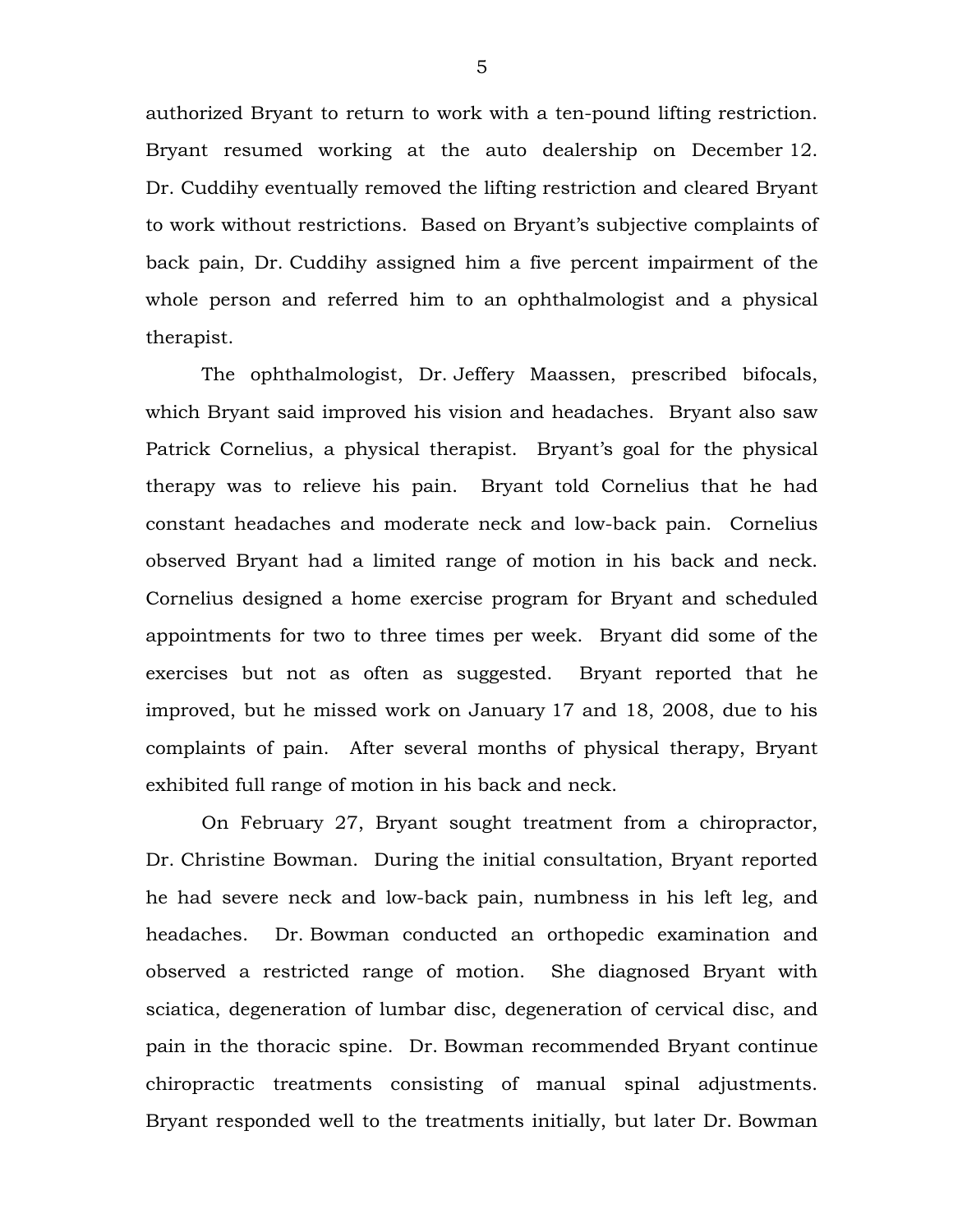reported his "prognosis is guarded because he is experiencing mixed results." Bryant said the adjustments helped him manage his pain, and he continued with this treatment throughout the trial.

On November 5, 2009, Bryant filed this lawsuit against Parr<sup>[1](#page-5-0)</sup> and Rimrodt, alleging their negligence caused his personal injuries.[2](#page-5-1) Parr and Rimrodt countered that Bryant was at fault for directing Parr to make the left turn and conducting a distracting demonstration of the SUV's features during the test drive. Bryant's jury trial began July 8, 2013, forty-four months after he filed suit.

Bryant was age fifty-five at trial, and according to his trial testimony, the injuries from the accident over six years earlier permanently harmed his health and altered his life. He claimed that he did not go to the doctor or use prescription drugs before the accident. Previously, Bryant had played football at the University of Iowa and had continued his active lifestyle after graduating. Bryant had regularly lifted weights, swam, or jogged before the accident. Bryant became curious about chiropractic care after he had a football-related injury to his ankle and was treated by a chiropractor four times. He went twice after his football injury and twice in 2007.

After the accident, Bryant testified he continued to suffer from headaches and pain in his leg, lower back, shoulders, neck, and left hand. His blood pressure rose, and he gained weight. His injuries

 $\overline{a}$ 

<span id="page-5-0"></span><sup>1</sup>Between the accident and trial, Lori Parr married and changed her name to Lori Springsteen. For convenience and to align this opinion with the parties' briefs, we refer to her as Parr.

<span id="page-5-1"></span><sup>2</sup>Bryant also sued GEICO General Insurance Company under its uninsured and underinsured motorist provisions because Bryant claimed his damages would exceed Parr and Rimrodt's insurance policies. GEICO's claims were severed before trial and are not at issue in this appeal.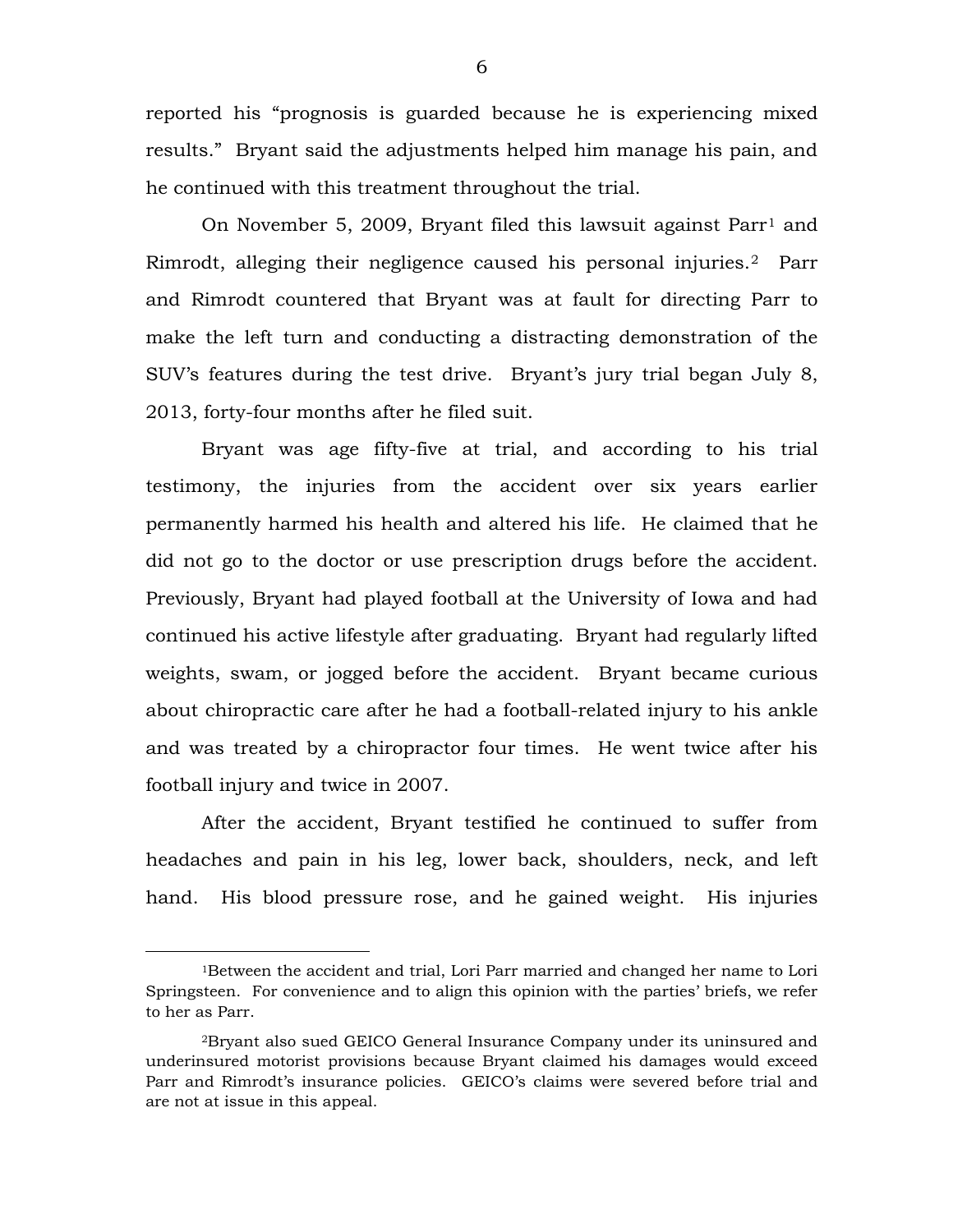decreased his ability to perform everyday tasks, such as vacuuming, washing dishes, putting on clothes, or sitting for extended periods. He slept poorly due to difficulty finding a good sleeping position.

Bryant claimed he lost earning capacity because his ability to concentrate diminished after the accident. Bryant said he wanted to change jobs because he feared test drives. Bryant explored a new career selling insurance based on his past experience in that field but gave up because he felt he lacked the concentration needed to complete the testing required for an insurance license.

Defense counsel sought to impeach Bryant on cross-examination in several ways. Defense counsel introduced Bryant's sworn interrogatory answers denying *any* chiropractic treatment before the accident, together with evidence that Bryant, in fact, had twenty-three chiropractic manipulations from Dr. Bowman in 2006. Bryant testified at trial that Dr. Bowman treated his "minor" back pain, yet Bryant had indicated on his 2006 client intake form that he had a history of backaches, headaches, and being "locked on all fours." Defense counsel also showed that Bryant worked as a car salesman for about a year after the accident despite his alleged anxiety over test drives.

A defense expert, Dr. Thomas Hughes, testified by deposition that he reviewed Bryant's medical records and conducted an independent medical examination. Dr. Hughes opined that Bryant exaggerated his symptoms. He found no physiological explanations for Bryant's complaints of pain. Dr. Hughes disagreed with how Dr. Cuddihy arrived at the five percent impairment rating and concluded Bryant was not impaired. Dr. Hughes conceded he had no reason to doubt that Bryant was injured when he hit his head during the collision on November 15.

7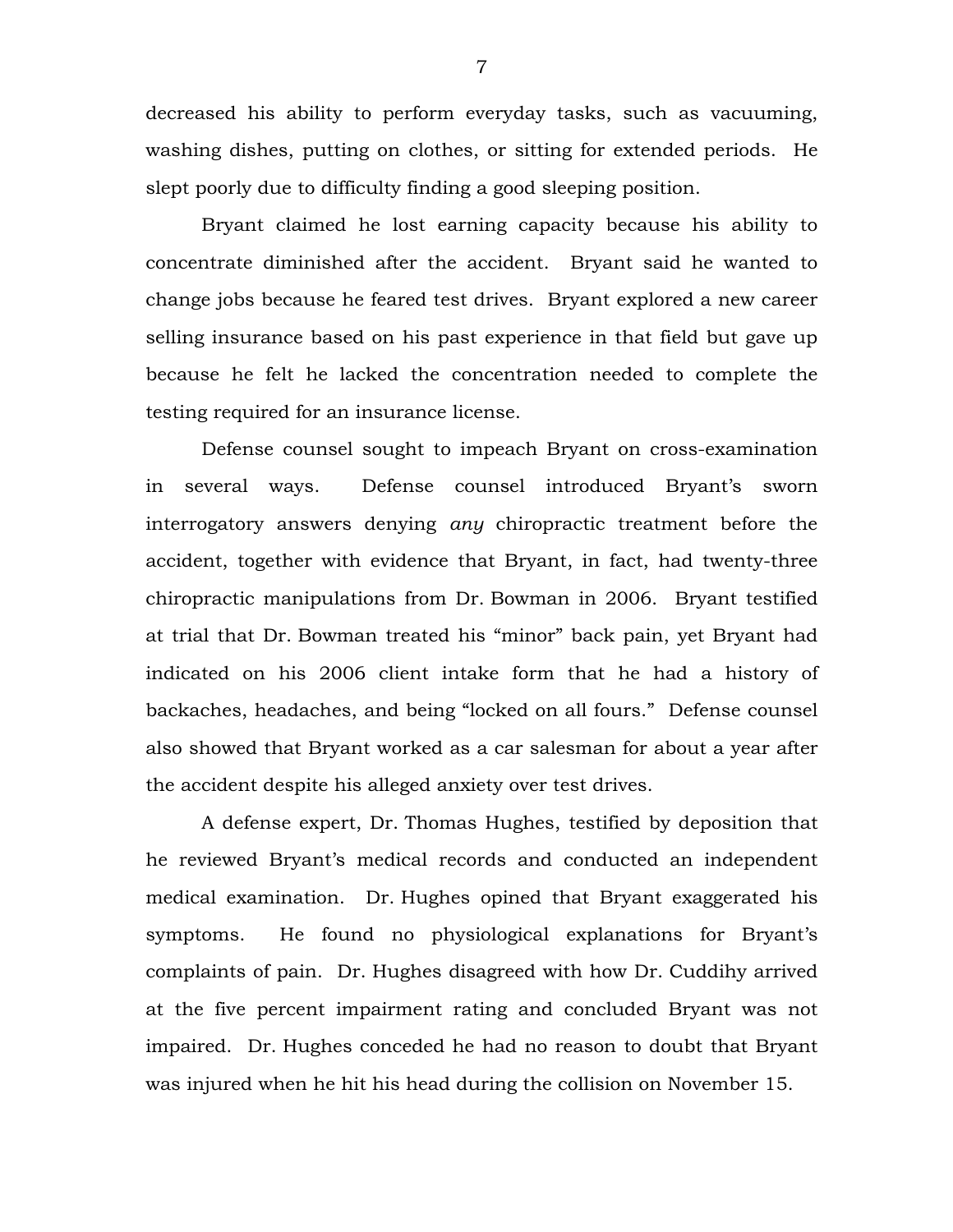The defendants also challenged the need for the chiropractic treatment Bryant received. Dr. Dan Futch, a chiropractor who had reviewed Bryant's records, testified Bryant's treatments were excessive. Dr. Futch conceded Bryant had suffered a head injury and minor injuries to his neck and thoracic and lumbar spine in the accident. But Dr. Futch opined Bryant exaggerated his neck pain and his leg pain was unrelated to the accident. Dr. Futch described chiropractic adjustments as "aggressive" and "skillfully controlled violence" that is generally intolerable for persons with serious back problems. Dr. Futch said the fact that Bryant was able to undergo over one hundred spinal adjustments suggested that Bryant's back injury was not serious. Moreover, Dr. Futch testified that twenty-four treatment sessions provide the maximum benefit that may be derived from chiropractic adjustments, so Bryant did not need the 115 adjustments he actually received.

Defense counsel also noted inconsistencies in what Bryant told his doctors. For example, when Bryant went to the emergency room on November 24, 2007, he denied having any neck pain. Further, when Bryant first went to Dr. Cuddihy, he did not complain of numbness or tingling in any of his extremities. The defendants, however, presented no evidence that Bryant was uninjured in the accident.

In closing argument, Bryant's counsel asked the jury to award a total of \$544,824, as follows:

| Past medical expenses <sup>3</sup> | \$33,408 |
|------------------------------------|----------|
| Future medical expenses            | \$77,340 |
| Loss of time-earnings <sup>4</sup> | \$11,076 |

<sup>3</sup>This included \$18,732 for chiropractic treatment.

<span id="page-7-0"></span> $\overline{a}$ 

<span id="page-7-1"></span><sup>4</sup>Bryant arrived at this amount from his workers' compensation award. The defendants disputed this amount because \$9502 of his award was designated for the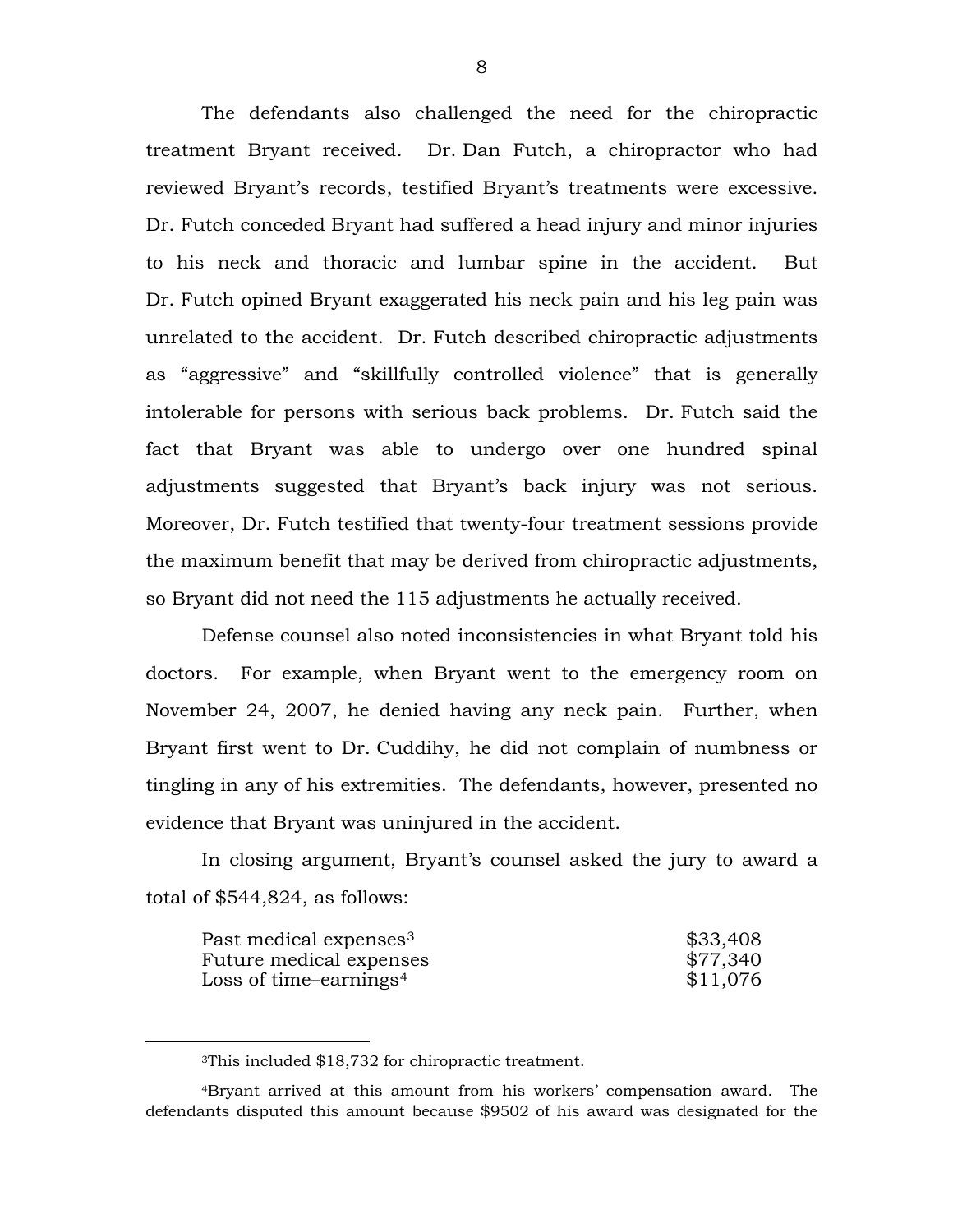| Loss of future earning capacity   | \$75,000  |
|-----------------------------------|-----------|
| Past pain and suffering           | \$66,000  |
| Future pain and suffering         | \$66,000  |
| Loss of full mind and body—past   | \$66,000  |
| Loss of full mind and body—future | \$150,000 |
|                                   |           |

Bryant's counsel explained that insurance had paid \$20,039 in medical bills that must be reimbursed, so Bryant would not personally recover any lower award. Both defense counsel agreed that if the jury reached the issue of damages, it would be appropriate to award \$8237 for these medical expenses:

|                             | \$749  |
|-----------------------------|--------|
| Area Ambulance              |        |
| Physical therapy            | \$4021 |
| Radiology                   | \$276  |
| <b>UI Healthworks</b>       | \$837  |
| Walmart Pharmacy            | \$33   |
| Radiologic Medical Services | \$406  |
| Cedar Neurologic Surgeons   | \$475  |

Parr's counsel conceded it also would be appropriate to award all of the claimed medical expenses for Mercy Medical, Mercy Hospital, Mercy Services, and Linn County ER Medicine bringing the total to \$16,219.

The jury was instructed that "[t]o establish his claim against [Parr], Plaintiff must prove [Parr's] . . . . negligence was a cause of damage to the plaintiff [and] the nature and extent of damage." The jury was instructed as follows regarding causation:

The conduct of a party is a cause of injury when the injury would not have happened except for the conduct. There can be more than one cause of an injury. When two or more separate acts are so related to the injury that their combined action, when viewed as a whole, is the cause of the injury without which the injury would not occur, then each act may be a cause.

Instruction No. 12.

 $\_$ 

five percent partial disability assigned by Dr. Cuddihy. Workers' compensation paid Bryant \$1574 in lost wages.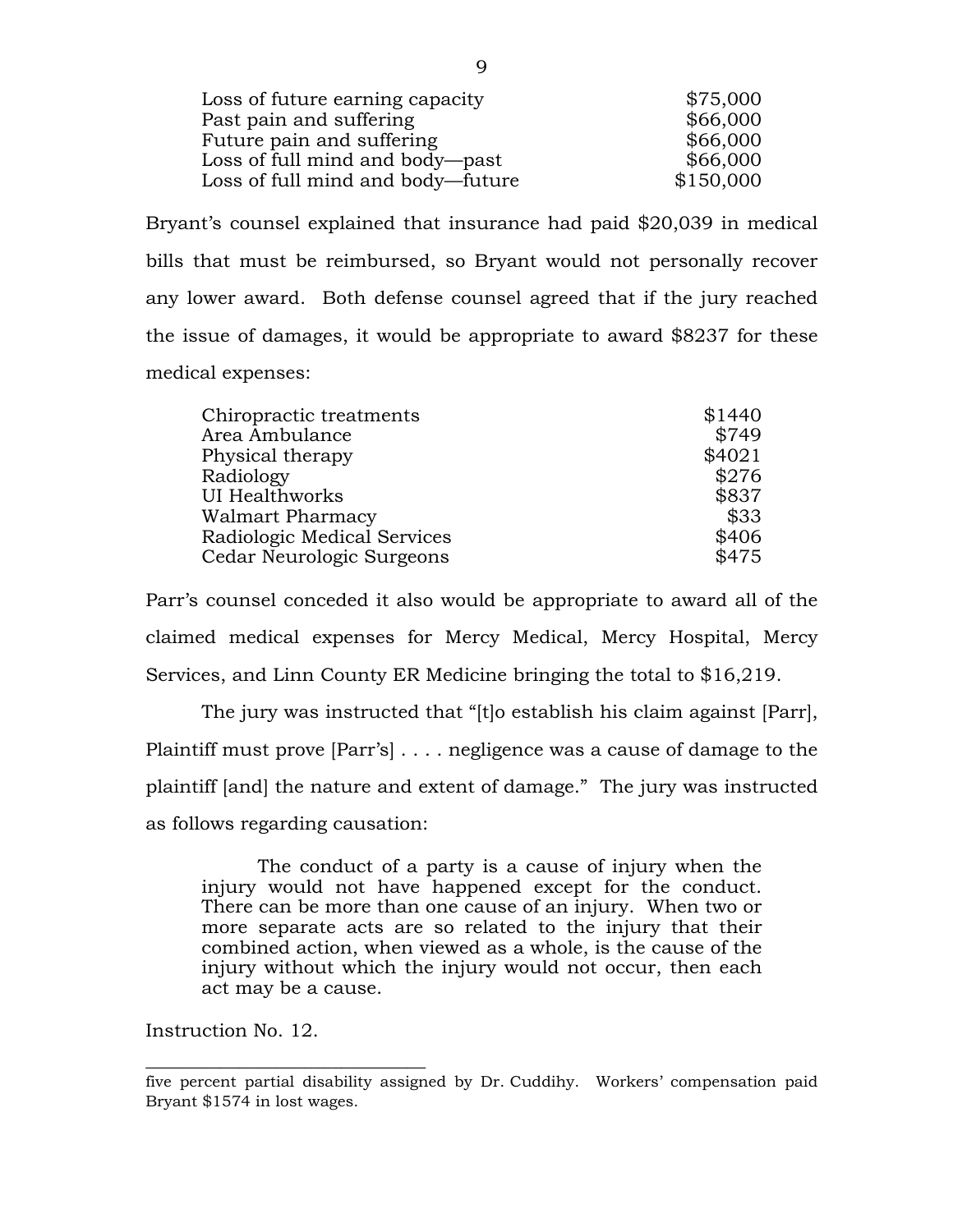If you find plaintiff had a pre-existing medical condition before this incident and this condition was aggravated by this incident causing further suffering or disability then he is entitled to recover damages caused by the aggravation. *He is not entitled to recover for any physical ailment or disability which existed before this incident or for any injuries or damages which he now has which were not caused by either defendant's actions.*

Instruction No. 29 (emphasis added).

. . . .

. . . .

. . . .

. . . .

The jury instructions on damages stated in part:

If you find Kevin Bryant is entitled to recover damages, you shall consider the following items:

**Past Medical Expenses.** The reasonable cost of necessary hospital charges, doctor charges, prescriptions and other medical services from the date of injury to the present time.

In determining the reasonable cost of necessary hospital charges, doctor charges, prescriptions and other medical services, you may consider the amount actually paid, or any other evidence of what is reasonable and proper for such medical expense.

**Loss Of time - Earnings.** The reasonable value of lost wages from the date of injury to the present time.

**Loss Of Full Mind And Body - Past.** Loss of function of the mind and body from the date of injury to the present time. Loss of mind and body is the inability of a particular part of the mind and body to function in a normal manner.

**Physical And Mental Pain And Suffering - Past.**  Physical and mental pain and suffering from the date of injury to the present time.

Physical pain and suffering may include, but is not limited to, bodily suffering or discomfort.

Mental pain and suffering may include, but is not limited to, mental anguish or loss of enjoyment of life.

The amount you assess for physical and mental pain and suffering in the past and future, future earning capacity, loss of function of the mind and body in the past and future cannot be measured by any exact or mathematical standard. You must use your sound judgment based upon an impartial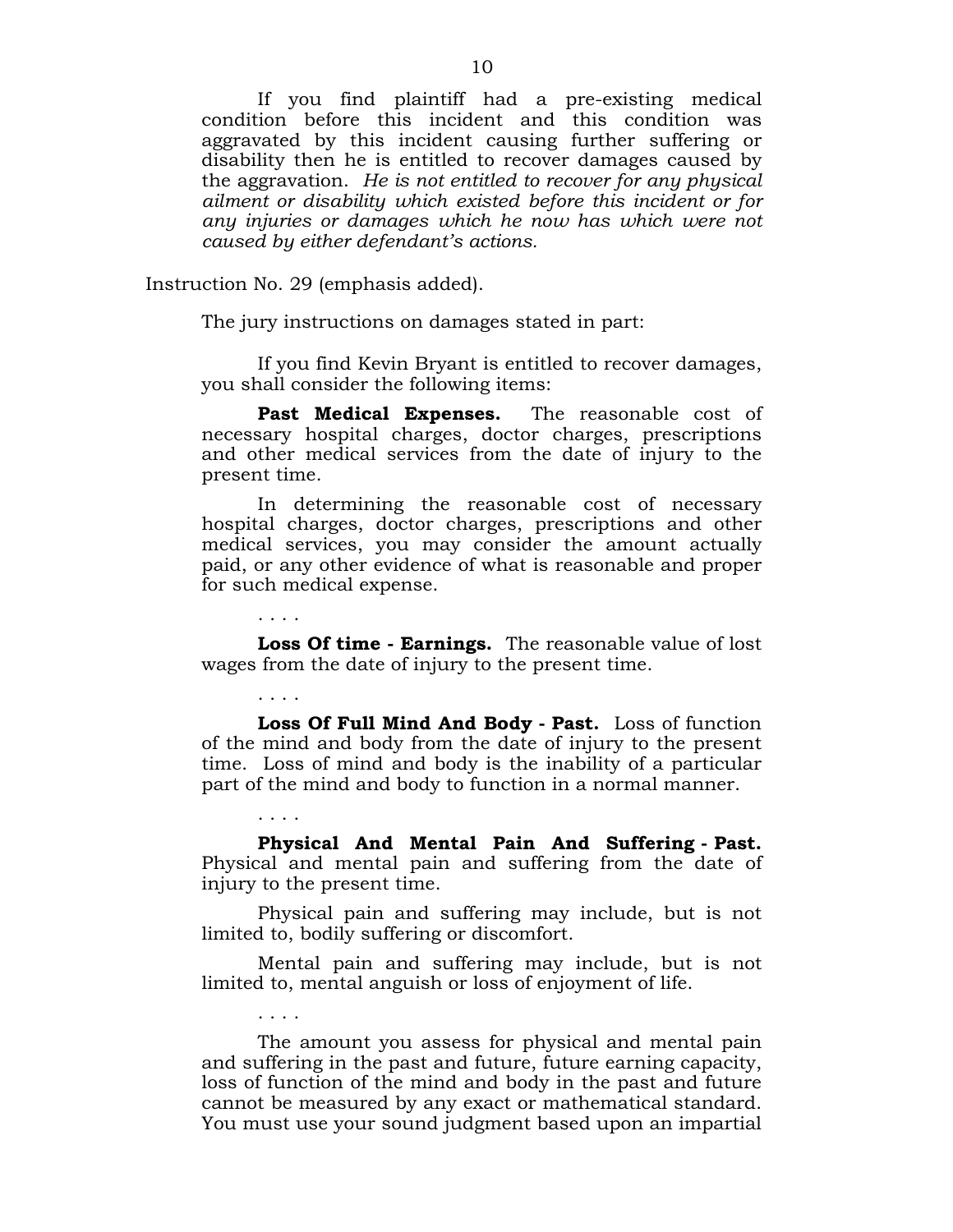consideration of the evidence. Your judgment must not be exercised arbitrarily, or out of sympathy or prejudice, for or against the parties. *The amount you assess for any item of damage must not exceed the amount caused by a party as proved by the evidence*.

A party cannot recover duplicate damages. Do not allow amounts awarded under one item of damage to be included in any amount awarded under another item of damage. The amounts, if any, you find for each of the above items will be used to answer the questions on the verdict form.

Instruction No. 26 (emphasis added).

The jury returned a special verdict finding Parr ninety-five percent at fault and Bryant five percent at fault. No fault was assigned to the other driver, Rimrodt. The jury's verdict on damages was as follows:

| 1. Past medical expenses                 | \$16,937.53 |
|------------------------------------------|-------------|
| 2. Future medical expenses               | \$0         |
| 3. Loss of time—earnings                 | \$1,574.66  |
| 4. Loss of future earning capacity       | \$0         |
| 5. Past pain and suffering               | \$0         |
| 6. Loss of full mind and body—past       | \$0         |
| 7. Loss of full mind and body-future     | \$0         |
| TOTAL (add the separate items of damage) | \$18,512.19 |

The presiding judge was on military leave when the jury finished deliberations, so a different judge received the verdict. All parties agreed that the court should send the jury back for further deliberations with an instruction that an award of past medical expenses required an award for past pain and suffering. Thereafter, the jury returned a second verdict that awarded one dollar for past pain and suffering, but left the other amounts unchanged:

| 1. Past medical expenses                 | \$16,937.53 |
|------------------------------------------|-------------|
| 2. Future medical expenses               | \$0         |
| 3. Loss of time—earnings                 | \$1,574.66  |
| 4. Loss of future earning capacity       | \$0         |
| 5. Past pain and suffering               | \$01.00     |
| 6. Loss of full mind and body-past       | \$0         |
| 7. Loss of full mind and body—future     | \$0         |
| TOTAL (add the separate items of damage) | \$18,513.19 |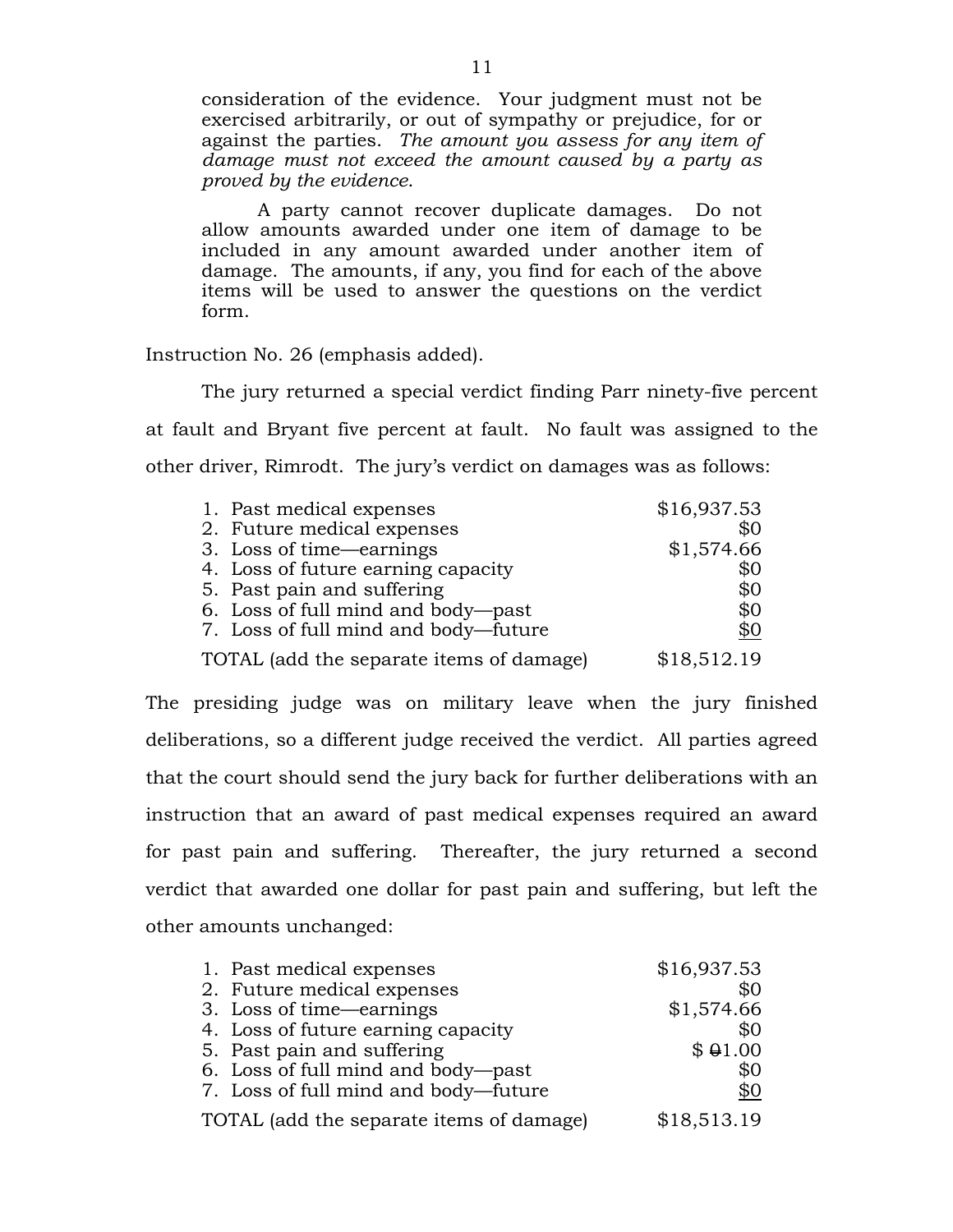The court, by teleconference, informed trial counsel of the new verdict.

Bryant's counsel responded as follows:

Obviously, it's one dollar, so that would be my opinion. Inadequate.

And I guess my position is, first, that based on the  $$ you know, we sent it back to them, they gave this award of one dollar.

And, again, we submit it's really inadequate given the evidence, that at this time we would discharge the jury and set the case for a new trial but, in the alternative, would request a further instruction telling the jury that their award for pain and suffering is inadequate given the evidence, and that they need to  $-$  You can't tell them what to give, but you can tell them that it's not adequate and that they need to do more.

Defense counsel argued the jury's award complied with the instruction to award damages for pain and suffering and objected to sending the jury back for further deliberations. Bryant's counsel responded that the court should order a new trial because the jury's award of damages was inadequate and the verdict was inconsistent:

[The chiropractic treatment and physical therapy], the evidence is clear, were performed to assist Mr. Bryant with his pain and for the relief of pain and, therefore, it is inconsistent for the jury to make the award for those medical expenses and others, including evidence of medical expenses for pain medication, without an award for pain and suffering in an amount significantly greater than what was awarded by the jury. It's  $-$  It is inconsistent.

And where a finding of the jury is not supported by evidence, a new trial must be granted. . . .

. . . And that an inadequate award of damages is grounds for a new trial. . . .

And for those reasons, especially, again, because both Defendants have  $-$  are resisting the idea of sending another instruction to the jury, Plaintiff would at this time request that the jury be discharged and that the Court set this case for a new trial on the issue of damages.

The judge directed counsel for Bryant and for Parr to come to court for further discussions on how to handle the verdict.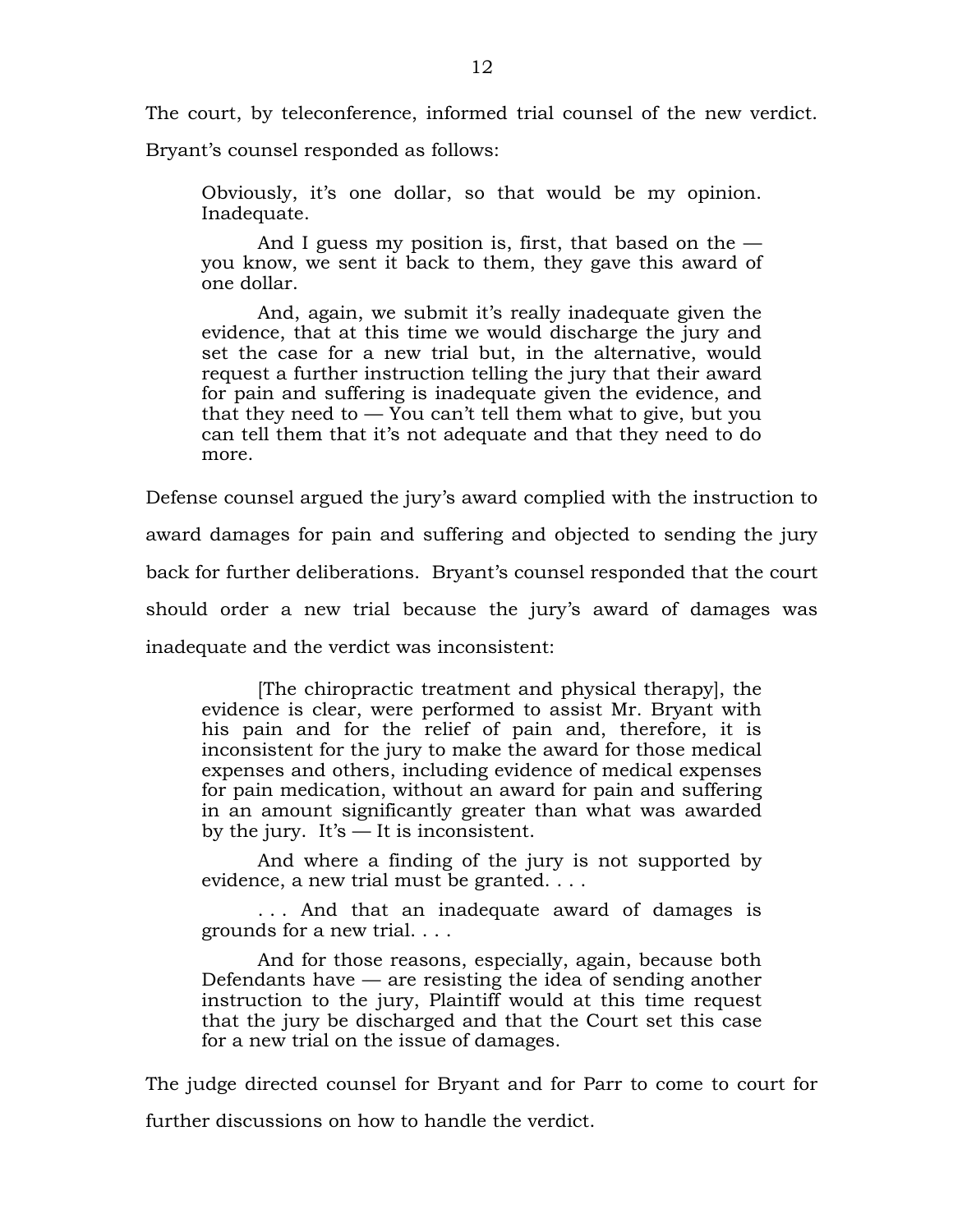When counsel for Bryant and for Parr arrived an hour later, they

agreed the jury should not be told to deliberate a third time:

MR. WESTON: I think at this time, Your Honor, given the response that we've had from the jury and some additional time to think about it and the discussion that we've had with Your Honor and Mr. Read, I think it does make sense at this point not to send it back again due to the inconsistency of the verdict and that they've been given a chance to remedy that and they weren't able to do so.

And  $I - I$  understand the Court, obviously, because Your Honor was not there for the trial and hasn't seen the exhibits and didn't hear any testimony, you're not familiar with the findings of the case, but just our position would be that it's not possible to reconcile the award of medical expenses that was made with a verdict of zero or one dollar or anything like that for either pain and suffering or body function.

THE COURT: Mr. Read?

. . . .

MR. READ: The jury has now been given two chances to make its decision on the issue of pain and suffering, and I don't think that a third would be productive at this point. I think the Court should accept the verdict form as is and proceed.

Accordingly, the court discharged the jury.

Bryant filed a motion for a new trial alleging the verdict was inadequate and inconsistent. Parr resisted. The judge who had presided over the trial, now back from military leave, presided over the hearing on the motion for new trial. The district court denied the motion in a ruling that focused on the disputed nature of Bryant's injuries:

After considering all the evidence presented at trial, the Court finds the jury's award of \$1.00 for pain and suffering is not inadequate and does not warrant ordering a new trial on the issue. The cause and extent of Plaintiff's injury was highly disputed at trial. The jury received contradictory evidence, including Plaintiff's own testimony, that Plaintiff had a pre-existing medical condition at the time of the accident. The jury also received evidence that Plaintiff had received the same or similar chiropractic treatment preaccident that was also deemed necessary post-accident. Based upon this evidence, it was reasonable for the jury,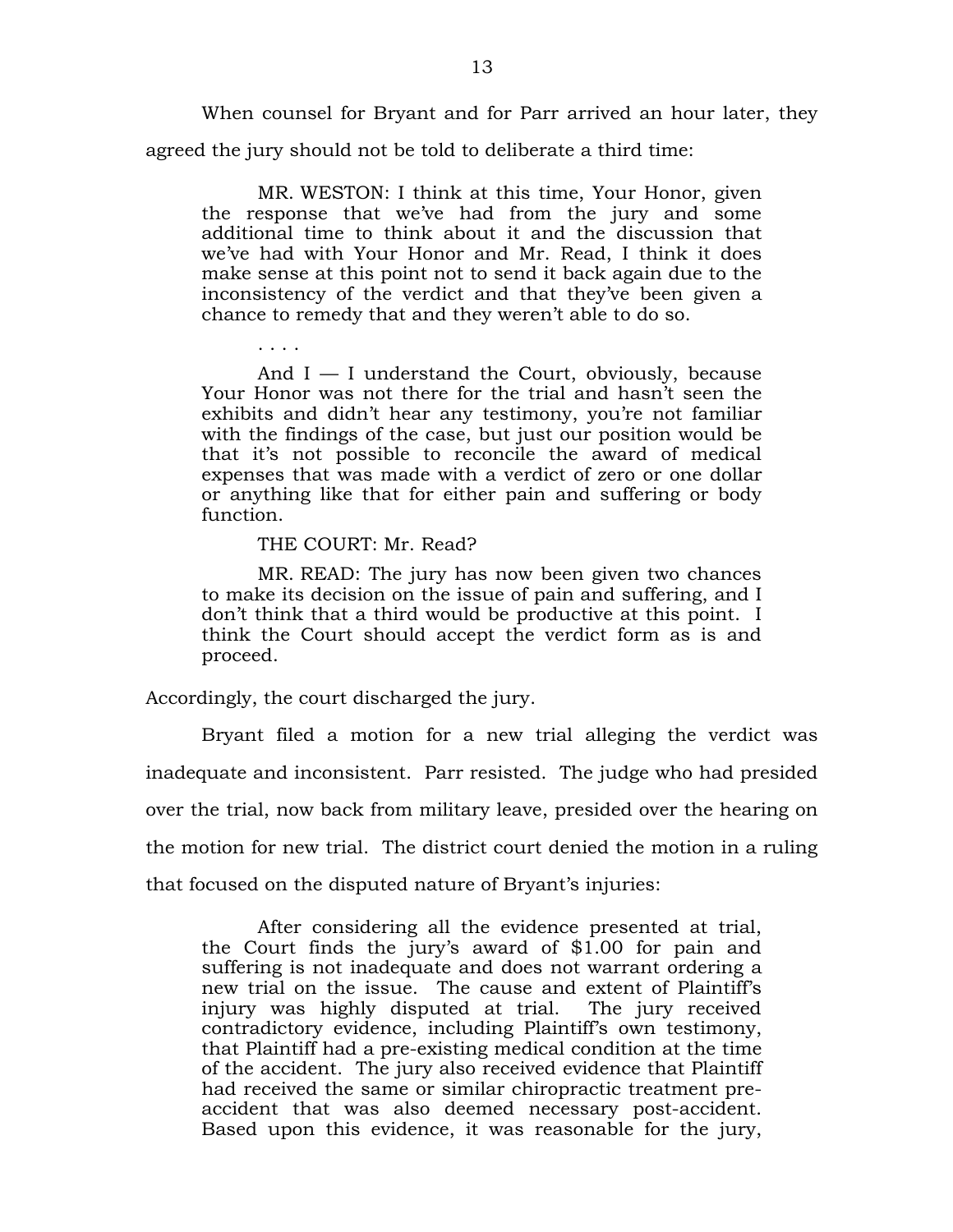weighing the credibility of both the Plaintiff and the medical experts, to conclude Plaintiff failed to establish his claimed pain and suffering damages were caused by the instant accident. Furthermore, the Court finds it telling that the jury initially determined Plaintiff was entitled to no compensation for pain and suffering before awarding only \$1.00 in nominal damages after being compelled to deliberate further by the Court.

Additionally, the contradictory nature of the evidence also supports the jury's denial of an award for past loss of full mind and body, making additional instruction by the Court to the jury on this issue unwarranted.

The jury's verdict and damage award was supported by substantial evidence, did justice for all parties, and should not be disturbed.

Bryant appealed, arguing the verdict was inconsistent and inadequate. We transferred the case to the court of appeals. The court of appeals affirmed the order denying a new trial. It concluded that given Bryant's preaccident history of pain and lack of objective evidence of pain, the one-dollar award for pain and suffering was consistent with the evidence:

[W]e conclude the one dollar award remedied the inconsistency, if any, because the award is not so logically and legally inconsistent as to be irreconcilable in the context of the case. The cause and extent of injury were clearly disputed, and Bryant was not credible.

We granted Bryant's application for further review.

#### **II. Standard of Review.**

Our review of a district court's ruling on a motion for new trial depends on the grounds raised in the motion. *Clinton Physical Therapy Servs., P.C. v. John Deere Health Care, Inc.*, 714 N.W.2d 603, 609 (Iowa 2006). When the ground for a new trial is inconsistency of the jury verdict, we review for correction of errors at law. *Id.* "[J]ury[] verdicts are to be liberally construed to give effect to the intention of the jury and to harmonize the verdicts if it is possible to do so." *Hoffman v. Nat'l Med.*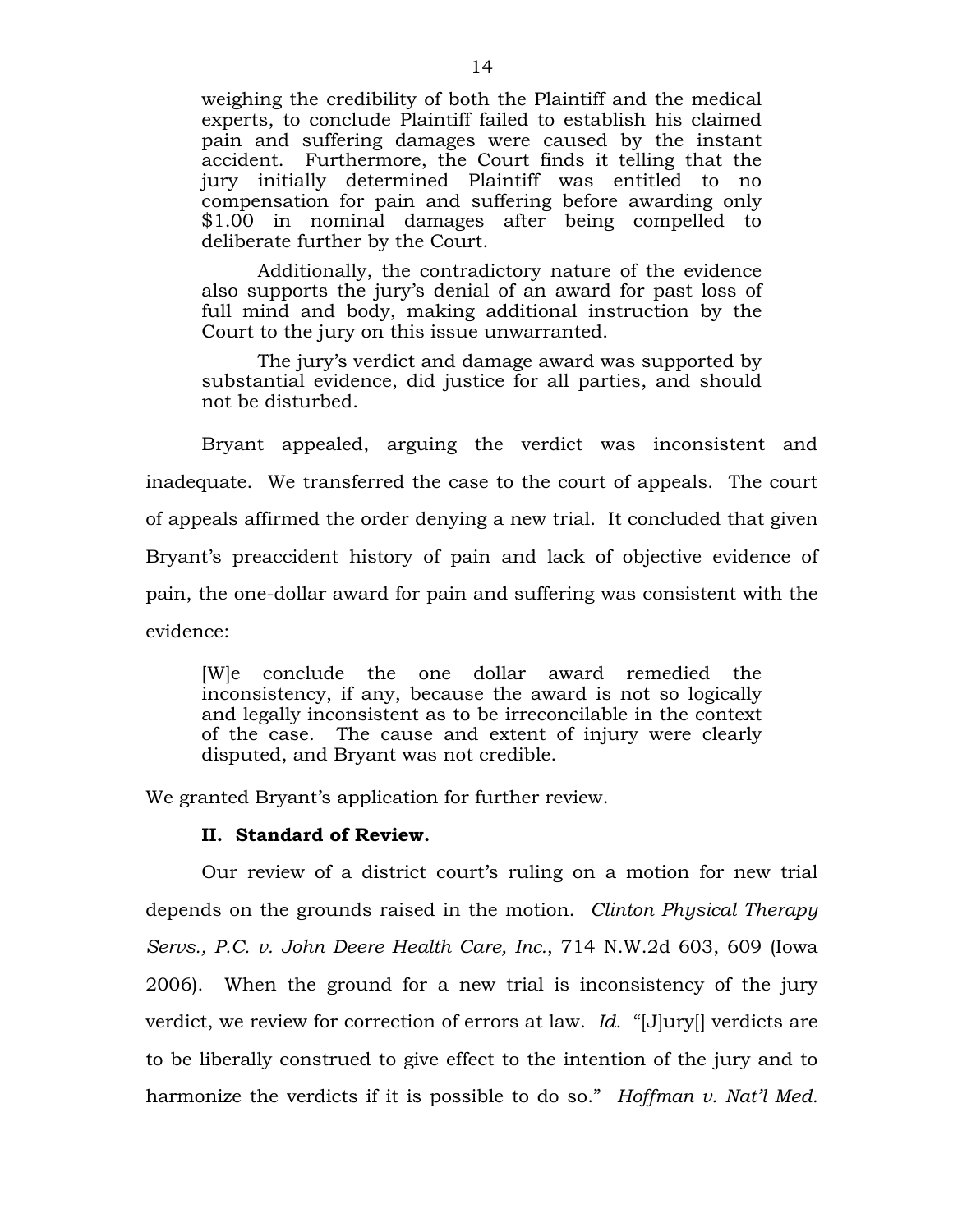*Enters., Inc.*, 442 N.W.2d 123, 126 (Iowa 1989). "We are slower to interfere with the grant of a new trial than with its denial." *Cowan v. Flannery*, 461 N.W.2d 155, 157 (Iowa 1990); *see* Iowa R. App. P. 6.904(3)(*d*).

#### **III. Analysis.**

We must decide whether the jury verdict awarding \$16,937 in past medical expenses but just one dollar in past pain and suffering is inconsistent such that a new trial is required. We first address Parr's contention that Bryant failed to preserve error because he did not request the court to instruct the jury to resume deliberations yet again after it increased the pain and suffering award from zero to one dollar. We conclude error was preserved by Bryant's objections and motion for a new trial. On the merits of the appeal, we hold the verdict is inconsistent and a new trial on damages is required.

**A. Error Preservation.** Parr argues on appeal that Bryant failed to preserve error because Bryant did not ask the district court to instruct the jury to resume deliberations after the jury awarded one dollar for past pain and suffering. Parr contends that a party challenging an inconsistent verdict must request further deliberations to cure the inconsistency before moving for a new trial or appealing. What sets this case apart, however, is that the jury had already been instructed to resume deliberations for a second time to cure an inconsistency after it initially awarded nearly \$17,000 in medical expenses and zero for pain and suffering. The district court, with the agreement of all parties, instructed the jury that an award of medical expenses requires an award for pain and suffering. The jury responded by awarding one dollar. All parties and the district court agreed that additional jury deliberations were not required.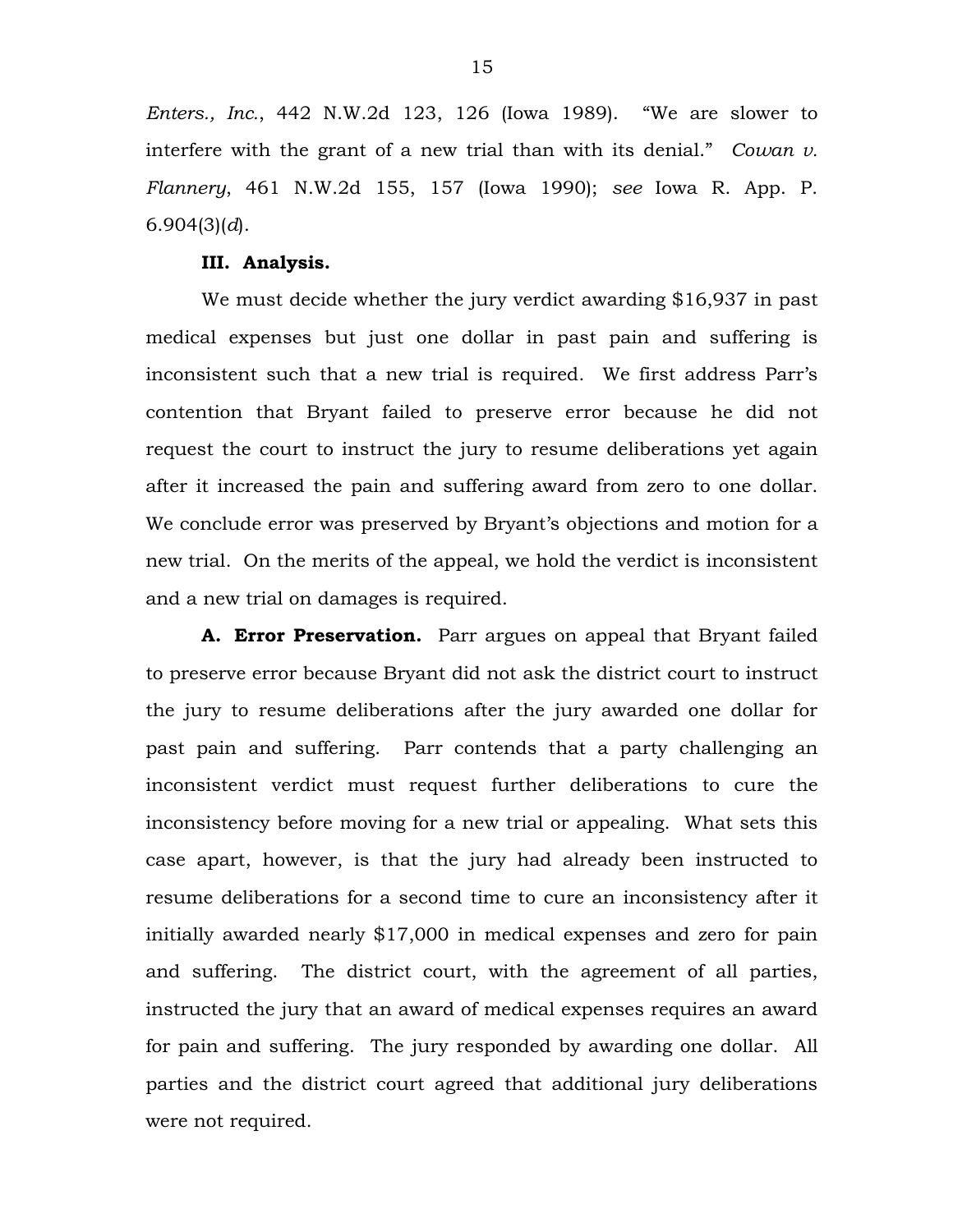Parr cites no case, and we found none, holding that to preserve error for appeal a jury already instructed once to resume deliberations to resolve an inconsistency must be instructed to resume deliberations yet again after returning a new, slightly different award. Our rules do not require sending the jury back repeatedly to resolve inconsistent verdicts. To the contrary, the district court may "*either* send the jury back for additional deliberations or grant a new trial." *Clinton Physical Therapy*, 714 N.W.2d at 611 (emphasis added); *see also* Iowa R. Civ. P. 1.934 ("If the answers are inconsistent with each other . . . the court shall not order judgment, but either send the jury back or order a new trial."). In *Clinton Physical Therapy*, the plaintiff consented to a sealed verdict,[5](#page-15-0) which we noted "may constitute a waiver of the additional-deliberations option, but it would not constitute a waiver of other remedies." 714 N.W.2d at 610. We held that the plaintiff preserved error to challenge the district court's denial of its motion for a new trial based on the inconsistent verdict. *Id.*

The district court is best positioned to determine whether to order additional deliberations before ruling on a motion for new trial. *See Dutcher v. Lewis*, 221 N.W.2d 755, 762 (Iowa 1974) ("Ordinarily, it is discretionary with the court as to which of these alternatives to choose."). All parties agreed this jury should not be sent back to deliberate again. Bryant thereby waived the right to seek further deliberations but not a new trial. Bryant objected to the verdict as inconsistent and inadequate and moved for a new trial on those grounds. We hold he preserved error to appeal the district court's denial of his motion for new trial.

 $\overline{a}$ 

<span id="page-15-0"></span><sup>5</sup>A sealed verdict permits the district court to discharge the jury after it reaches the verdict "without reporting its findings in open court in the presence of the parties." *Clinton Physical Therapy*, 714 N.W.2d at 607–08.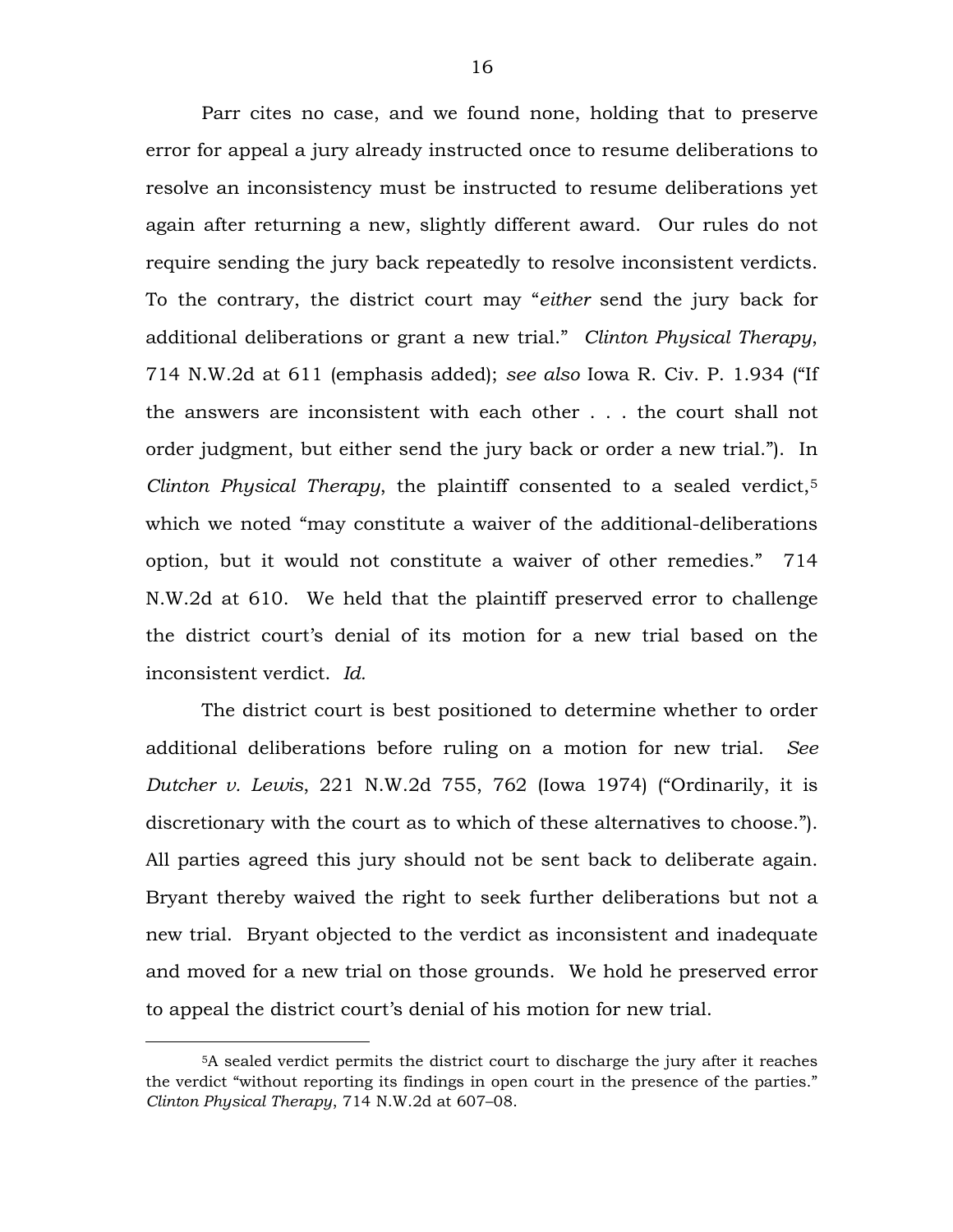**B. Inconsistent Verdict.** Bryant primarily argues the jury award of \$16,937 in past medical bills incurred to treat his complaints of pain over several years is inconsistent with the award of one dollar for past pain and suffering.[6](#page-16-0) The first step in our analysis "is to determine if an inconsistency exists." *Clinton Physical Therapy*, 714 N.W.2d at 613. "When we can harmonize the jury verdict in a reasonable manner consistent with the jury instructions, the evidence, and inferences the jury could have drawn from that evidence, the verdict is not inconsistent." *Crow v. Simpson*, \_\_\_ N.W.2d \_\_\_, \_\_\_ (Iowa 2015); *see also* Iowa R. Civ. P. 1.934. Conversely, "[w]hen, under this analysis, two answers or findings by the jury would compel the rendition of different judgments, the answers are inconsistent." *Clinton Physical Therapy*, 714 N.W.2d at 613. The district court may enter judgment based on consistent answers but may not enter judgment when the answers to interrogatories are inconsistent. *Id.*

We applied these principles in *Clinton Physical Therapy*. In that case, the plaintiff, a provider of physical therapy services, sued a health maintenance organization (HMO) for breach of contract. *Id.* at 606. The fighting issue was whether the HMO's plan covered the services, billed at fifty dollars per office visit. *Id.* at 606. The HMO contended the plaintiff failed to mitigate damages by continuing to provide services for members

 $\overline{a}$ 

<span id="page-16-0"></span><sup>6</sup>Bryant also argues the verdict was inconsistent because the jury failed to award any amount for loss of full use of mind and body. We agree with the district court and court of appeals that the jury's finding on that element of damages was not inconsistent with the award of medical expenses. The jury was instructed that damages for loss of full use compensate for the "inability of a particular part of the mind and body to function in a normal manner." It is a separate element from pain and suffering. *See Brant v. Bockholt*, 532 N.W.2d 801, 804–05 (Iowa 1995).The jury could have found Bryant suffered no loss of function from the accident. Accordingly, the jury's award of medical expenses but zero for loss of full use is not inconsistent*.*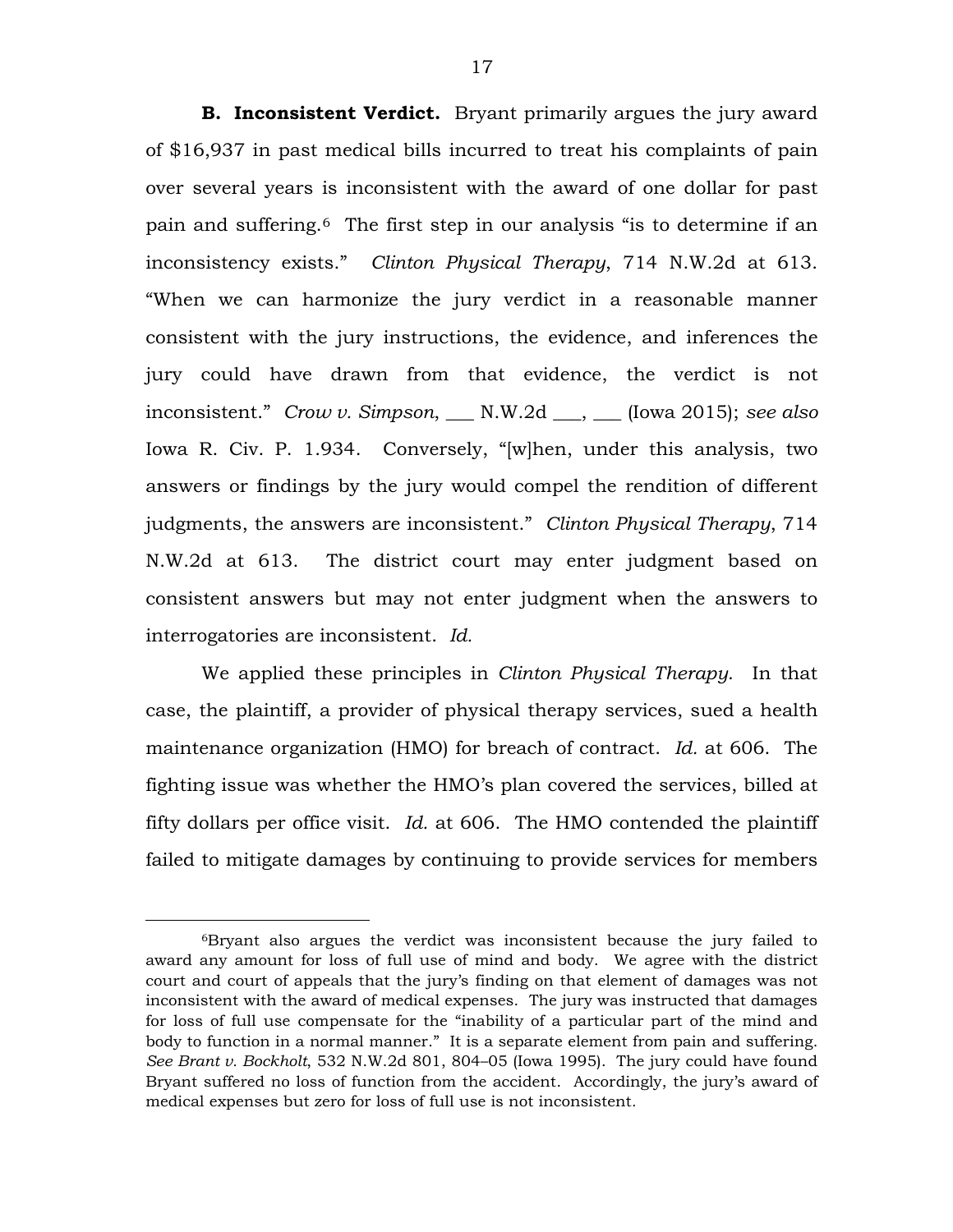after being notified they were not covered by its plan. *Id.* The case was submitted to the jury with special interrogatories. *Id.* at 607–08. The jury returned a sealed verdict with answers to the first three interrogatories, finding the HMO breached the contract. *Id.* at 608. The jury answered the fourth interrogatory by finding the plaintiff did *not* fail to mitigate its damages. *Id.* The jury's answer to the fifth interrogatory found the plaintiff's damages were \$138,750. *Id.* Yet, the jury answered the sixth interrogatory by finding the plaintiff failed to mitigate damages in the amount of \$128,200. *Id.* The district court "discharged the jury without notifying the attorneys for the parties." *Id.* The plaintiff moved for a new trial, arguing that the verdict was inconsistent. *Id.* The district court found it was possible to reconcile the answers based on evidence that \$128,200 was the amount billed after notification that the services were outside the HMO's coverage while \$138,750 was the total amount billed. *Id.* at 609. The district court changed the jury's answer to the fourth interrogatory from "no" to "yes" to reflect a finding of failure to mitigate and entered judgment for the plaintiff in the amount of \$10,550. *Id.* 

The plaintiff appealed, and we transferred the case to the court of appeals, which affirmed. *Id.* We granted the plaintiff's application for further review. *Id.* We acknowledged "the district court may have uncovered a very logical explanation for the inconsistent answers." *Id*. at 614. But we concluded that reforming the verdict required impermissible speculation as to the jury's intent as to conflicting evidence of mitigation:

[w]hen two answers in a verdict are both supported by substantial evidence but are inconsistent under the instructions, a court may not attempt to reconcile the inconsistency and enter a judgment by correcting the inconsistency to conform to the intent of the jury because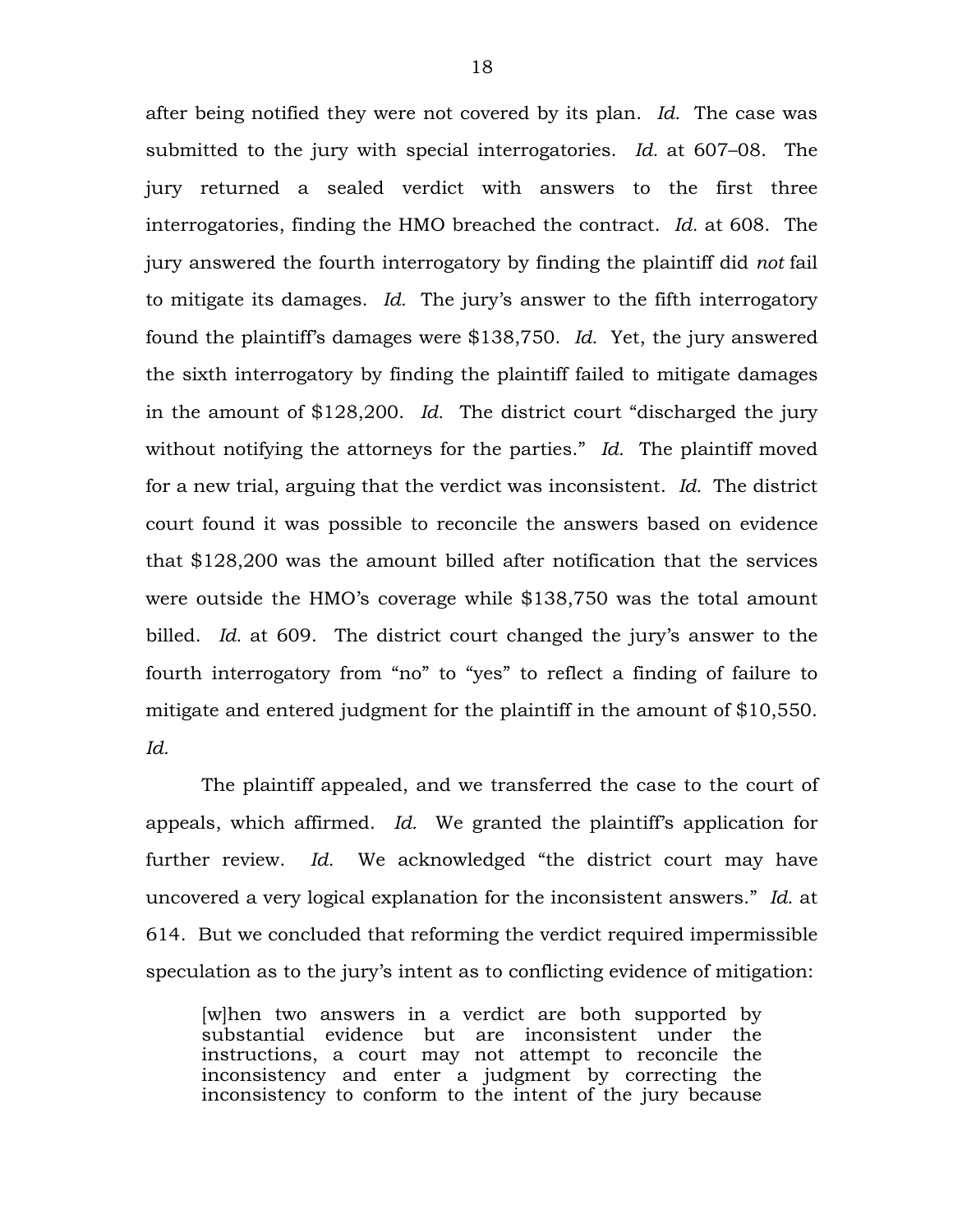the two conflicting views of the evidence would necessarily produce some speculation about the intent of the jury.

*Id.* Accordingly, we held "[t]he answers in the verdict in this case were internally inconsistent as a matter of law" which required a new trial. *Id*.

Because the jury in that case had not been given the opportunity to resolve the inconsistency through further deliberations, necessitating a retrial, we reiterated, "To avoid repetition of this resource-wasting result, we repeat [our] prior admonition that '[t]he trial court should not discharge the jury until it determines the special verdict is consistent and supported by evidence.' " *Id.* at 616 (quoting *Cowan*, 461 N.W.2d at 160)). The district court in this case followed that admonition when the jury awarded Bryant nearly \$17,000 in medical expenses but zero for pain and suffering—a verdict all parties agreed was inconsistent. But the jury, after being instructed an award of medical expenses required an award for pain and suffering, deliberated again and awarded one dollar for that element, leaving the rest of its verdict unchanged. The district court and court of appeals concluded the one dollar award cured the inconsistency. We disagree.

A dollar constitutes nominal damages. *Cowan*, 461 N.W.2d at 158. We have stated:

Generally, nominal damages are not recoverable in cases in which damages are an element of the cause of action. Because damages are an element of a negligence or comparative fault action, nominal damages should not be awarded. If a party has suffered personal injury as a result of another's negligence or fault, the injured party is entitled to actual or substantial damages, not nominal damages. Nominal damages are allowed, not as an equivalent for the wrong, but in recognition of a technical injury and by way of declaring a right and are not the same as damages small in amount.

*Id.* at 158–59 (citations omitted). In *Cowan*, we held that an award of medical expenses to treat pain was inconsistent with an award of zero for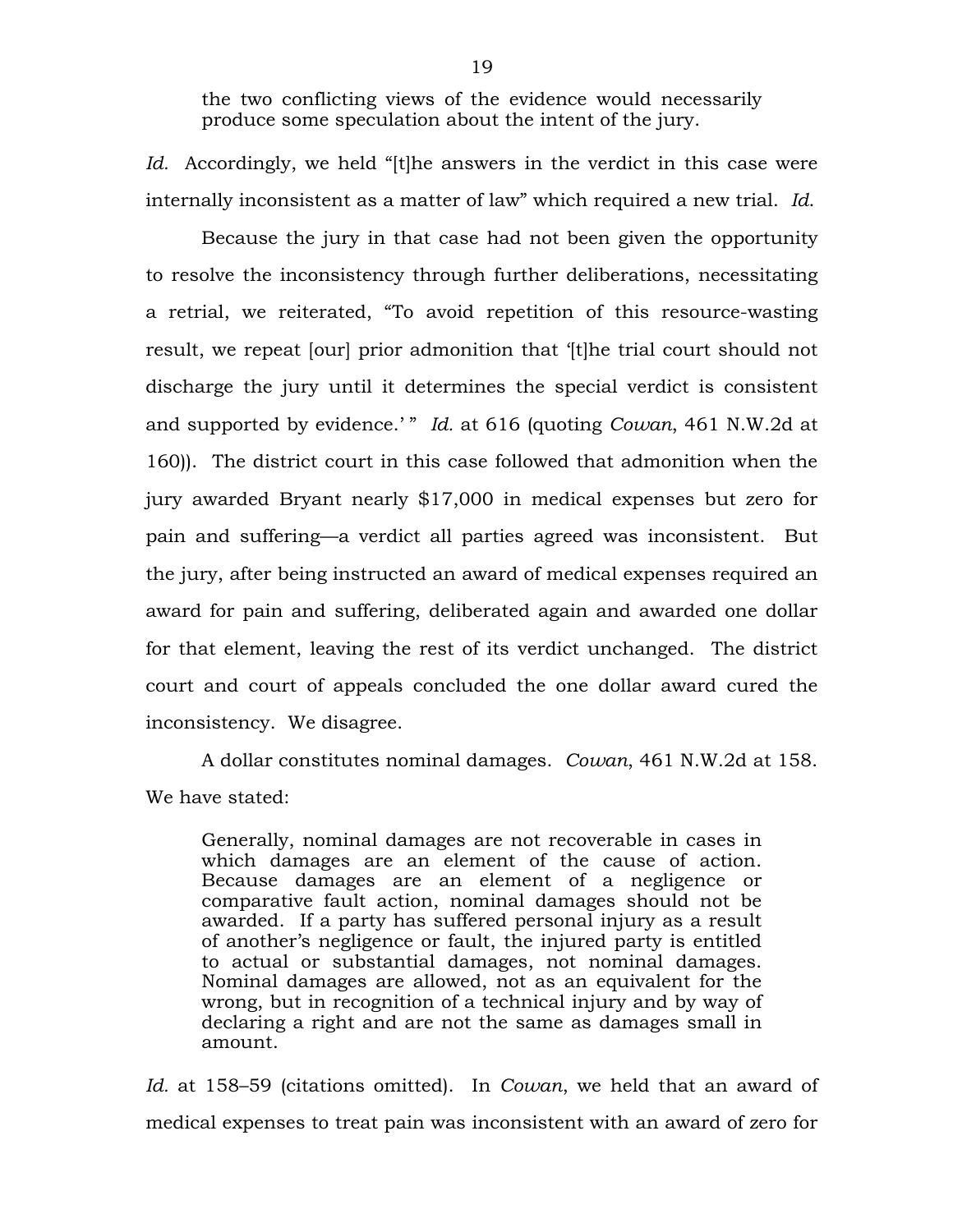pain and suffering. *Id*. at 160. The district court erred by failing to follow *Cowan.* 

Cowan was injured when his car collided with a grain truck. *Id*. at 156, 159. He sued the truck driver for negligence. *Id.* at 156. Cowan's alleged damages included medical expenses incurred to treat severe headaches, dizziness, blurred vision, and back pain from the collision. *Id.* at 159. The defendant "vigorously challenged" Cowan's alleged injuries with medical records noting Cowan's prompt recovery and a job application submitted a year after the accident in which Cowan "certified . . . he did not have, nor had he ever had, chronic neck pain, neck stiffness, chest pain, back injury, chronic back pain or back stiffness." *Id.* at 160. The jury found past and future medical expenses totaling \$21,220 but awarded zero for pain and suffering, loss of earning capacity, or loss of body function. *Id.* at 157. The jury was discharged without further deliberations, and the district court entered judgment on the verdict. *Id.* Cowan moved for a new trial, contending the verdict was "internally inconsistent" and "not supported by the evidence." *Id.* The district court denied the motion, ruling that the "total amount of damages found by the jury is reasonable and supported by the evidence." *Id.* Cowan appealed. *Id.* at 156. We reversed and remanded the case for a new trial on damages. *Id.* at 160. We concluded,

It is illogical to award past and future medical expense incurred to relieve headache, neck and back pain and then allow nothing for such physical and mental pain and suffering. Having determined that these medical expenses were recoverable, there seems no way for the jury to disallow recovery for the appellant's pain and suffering for the same injuries. Although the award may be adequate, a special verdict award of nothing for pain and suffering is inconsistent and unsupported by evidence.

*Id.* at 160. The same reasoning applies to Bryant's verdict.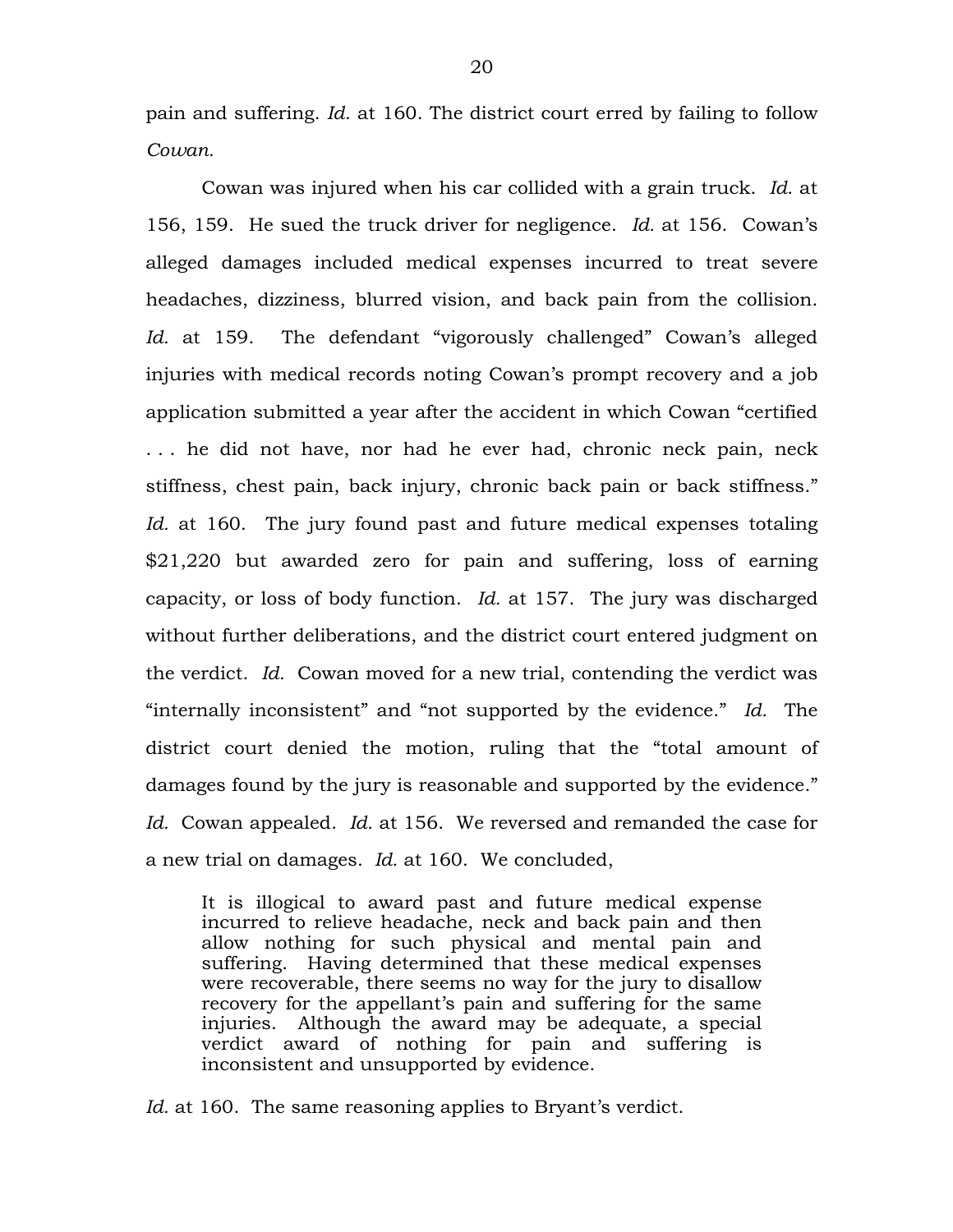By contrast, in *Foggia v. Des Moines Bowl-O-Mat, Inc.*, we were presented with a factual variation of *Cowan* and held a small award for pain and suffering but zero for medical expenses was consistent. 543 N.W.2d 889, 891–92 (Iowa 1996). Foggia slipped and fell on an icy concrete slab outside the defendants' bowling alley. *Id.* at 890. He first sought treatment months later, when he told his chiropractor "he was sore because he had just cut down 100 trees." *Id.* He did not inform his chiropractor that he had fallen on ice until his next visit a day later. *Id.*  At trial, the defendants produced evidence that Foggia had an extensive history of separate injuries, both before and after his fall at the bowling alley. *Id.* The jury found for the plaintiff and awarded one hundred dollars for past pain and suffering, but zero for future pain and suffering, past medical expenses, or loss of past and future body function. *Id.* at 891.The plaintiff's motion for a new trial based on the allegedly inconsistent verdict was denied, and he appealed. *Id.* 

We affirmed and held the jury verdict that awarded Foggia one hundred dollars for pain and suffering but no medical expenses was consistent. *Id.* at 892. We considered the verdict in *Foggia* to be the "inverse" of the verdict in *Cowan*:

The court in *Cowan* . . . opined that it was illogical for a jury to "award past and future medical expense incurred to relieve headache, neck and back pain and then allow nothing for such physical pain and suffering." Such a breach of logic does not exist in the instant case. Here the jury awarded Foggia damages for past pain and suffering, but nothing for past medical expenses. Based on the evidence and testimony presented at trial, it is plausible that the jury found none of his medical expenses were caused by the fall at issue. The jury in this case found that the plaintiff's claimed medical expenses, loss of function, and much of his pain and suffering were not the result of this fall. Because these are the precise types of findings within the province of the jury and they are supported by substantial evidence in the record, we will not disturb them by granting the plaintiff a new trial.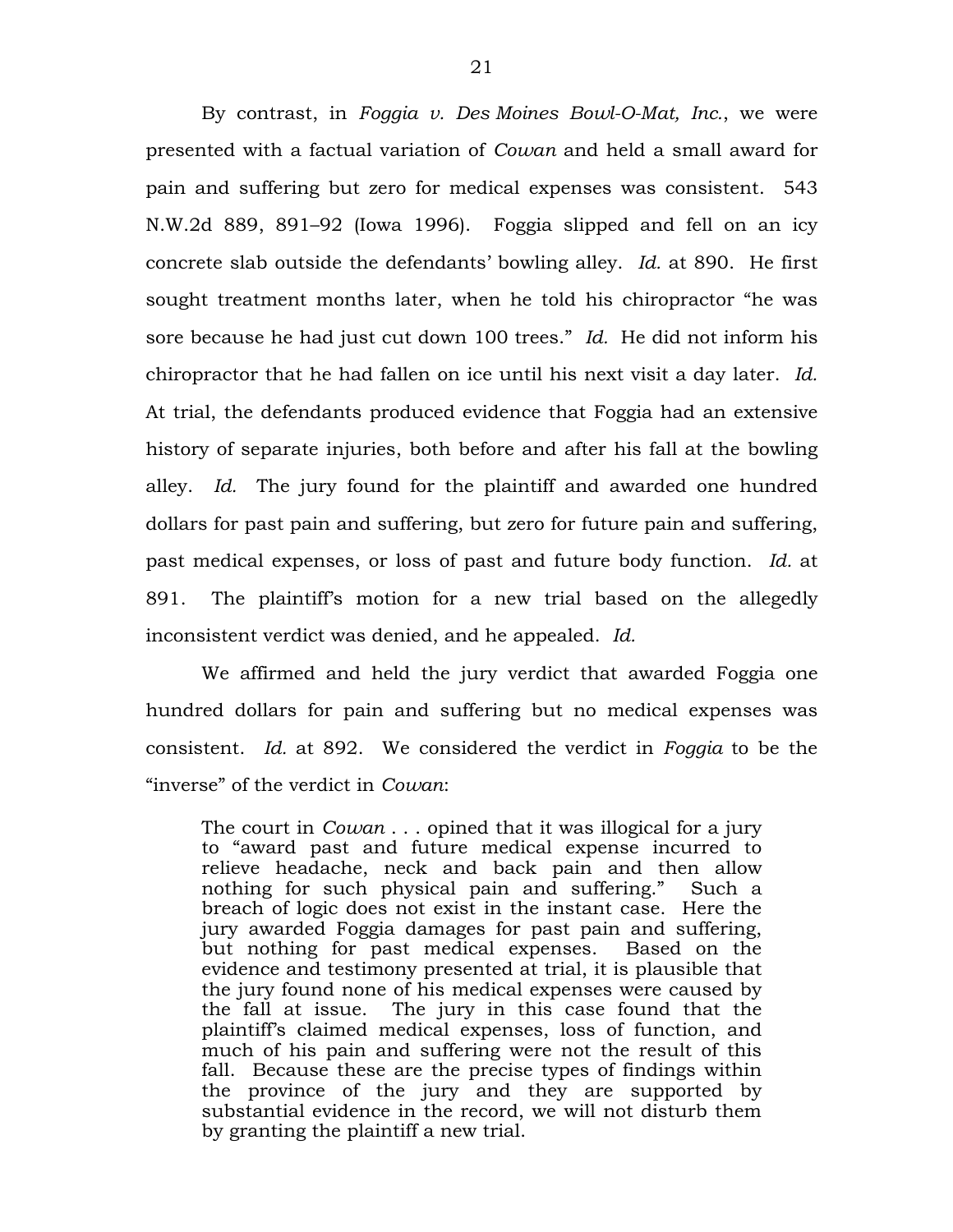*Id.* (quoting *Cowan*, 461 N.W.2d at 160). *Cowan* is the applicable precedent here, and its application requires a new trial in this case.

The jury was instructed to award only damages caused by Parr's negligence.[7](#page-21-0) Bryant's submitted medical expenses of over \$30,000, which according to his testimony, were incurred to treat his complaints of pain from the accident caused by Parr's negligent driving. Like the defendant in *Cowan*, Parr vigorously contested the extent of Bryant's injuries and impeached him with his own inconsistent statements. The jury could have found Bryant suffered only minimal injuries in the accident and greatly exaggerated his complaints of pain. The evidence supported a finding that the ongoing chiropractic treatment, and much of his other medical care, was for preexisting conditions or unrelated to the accident.[8](#page-21-1) Yet, the jury found Parr's negligence caused Bryant to incur \$16,937 in medical expenses[.9](#page-21-2) These damages were necessarily for many months of treatment of his accident-related injuries, specifically, pain. Moreover, the jury awarded Bryant \$1574 for three weeks of lost earnings, again necessarily finding that accident-related pain caused him to miss work. These findings cannot be reconciled with the award of only

 $\overline{a}$ 

<span id="page-21-0"></span><sup>7</sup>Instruction No. 12 stated in part, "The conduct of a party is a cause of injury when the injury would not have happened except for the conduct." Instruction No. 26 stated in part, "The amount you assess for any item of damage must not exceed the amount caused by a party as proved by the evidence."

<span id="page-21-1"></span><sup>8</sup>Instruction No. 29 allowed recovery for the *aggravation* of preexisting medical conditions but provided Bryant "is not entitled to recover for any physical ailment or disability which existed before this incident or for any injuries or damages which he now has which were not caused by either defendant's actions."

<span id="page-21-2"></span><sup>9</sup>Instruction No. 26 stated in part, "Do not allow amounts awarded under one item of damage to be included in any amount awarded under another item of damage." Given the separate instructions for medical expenses and pain and suffering, we cannot presume the jury intended its award of medical expenses to compensate Bryant for his pain. To the contrary, the jury had been informed that Bryant's insurer would be reimbursed for any award of medical expenses up to \$20,039. *See* Iowa Code § 668.14(2) (allowing evidence and argument as to insurance subrogation rights).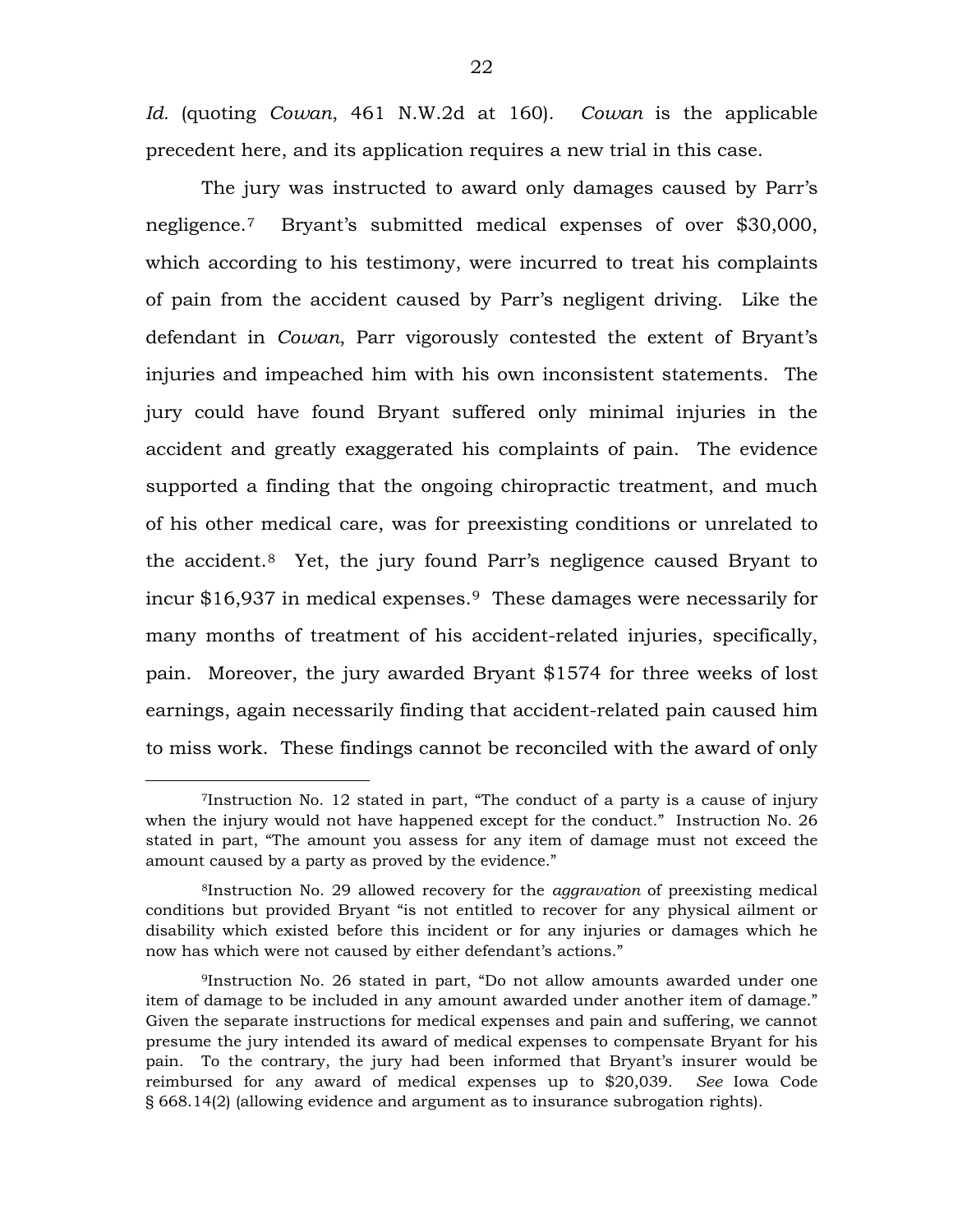one dollar for pain and suffering. *See Cowan*, 461 N.W.2d at 158–60. If the jury believed Bryant's pain was nonexistent or unrelated to the accident, it should not have awarded that amount of medical expenses or lost earnings. We cannot speculate as to the jury's intent to affirm a judgment based on inconsistent answers. *Clinton Physical Therapy*, 714 N.W.2d at 614.

Because we are reversing on the inconsistency ground, we do not reach Bryant's alternative argument that the amount of the verdict was inadequate.[10](#page-22-0)

**C. Scope of New Trial.**The parties disagree on the scope of a new trial. Neither Bryant nor Parr argue liability should be retried. Bryant seeks a new trial on all elements of damages, while Parr argues the new trial on damages "should be limited to the verdict line-item of any damage finding this Court deems must be retried." Parr notes that "Bryant has not challenged the jury's verdict as to past medical expenses, lost wages, or any future damages" and argues Bryant should not get "a second bite at the apple as to damages which he did not complain of on appeal, and which do not [affect] the re-trial of any damages . . . reversed on appeal." We must determine the scope of the new trial.

 $\overline{a}$ 

<span id="page-22-0"></span><sup>10</sup>In *Fisher v. Davis*, we noted some of our cases addressing challenges to verdicts that awarded medical expenses but no amount for pain and suffering held a new trial was required because "the verdict was 'inconsistent with the evidence.'" 601 N.W.2d 54, 59 (Iowa 1999) (quoting *Shewry v. Heuer*, 255 Iowa 147, 153, 121 N.W.2d 529, 533 (1963)). We stated, "In the future, a party seeking a new trial on the ground that the verdict was inadequate should use the grounds in rule 244 [now Iowa R. Civ. P. 1.1004 governing motions for new trial] *rather than the common law inconsistency rule*." *Id.* (emphasis added). In *Clinton Physical Therapy*, however, we clarified that parties may challenge such verdicts as "internally inconsistent" under our rules governing jury verdicts and special interrogatories. 714 N.W.2d at 611–14. We reverse the district court judgment on that basis here.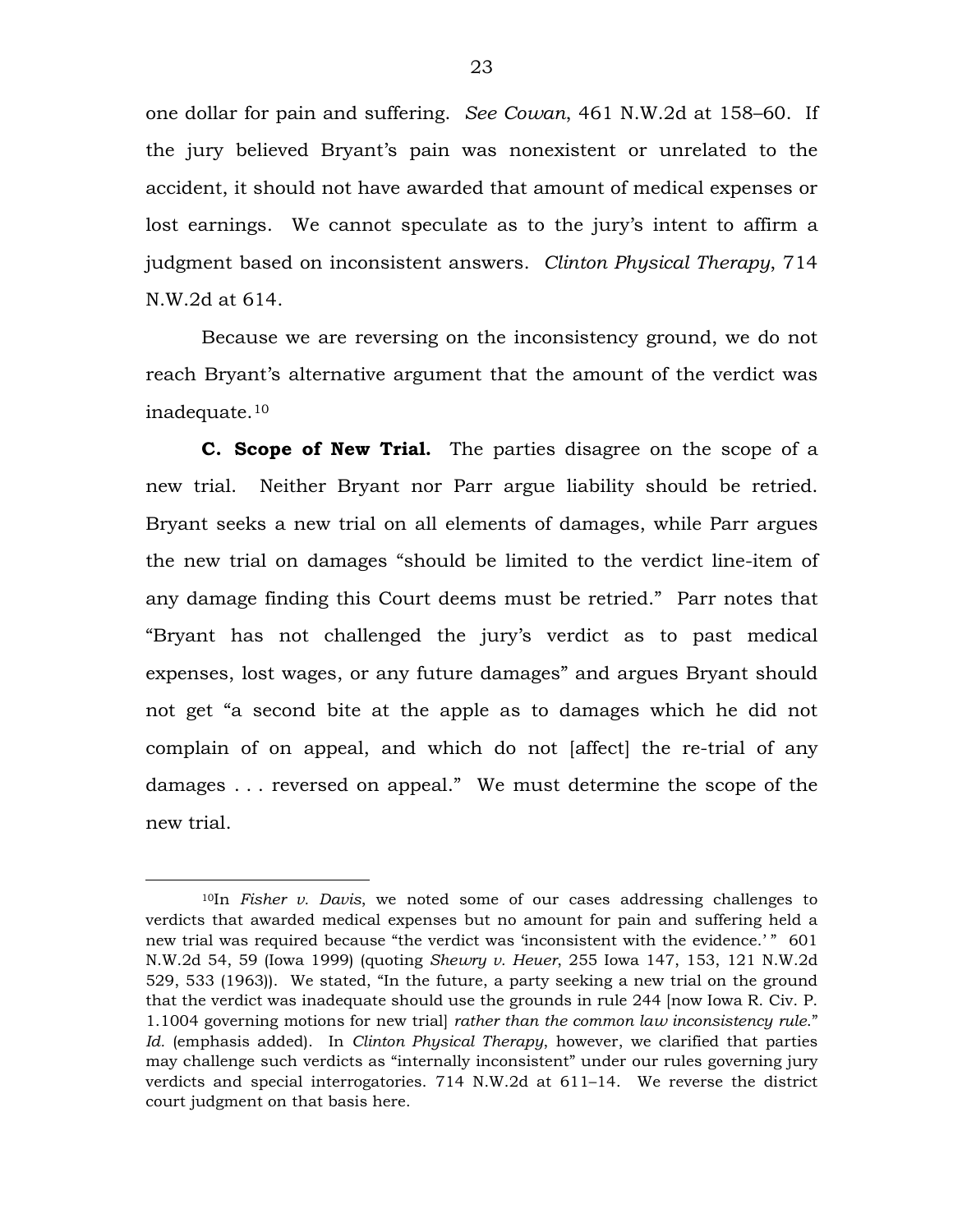"The general rule is that when a new trial is granted, all issues must be retried." *McElroy v. State*, 703 N.W.2d 385, 389 (Iowa 2005). We may narrow the scope of the retrial under some circumstances:

[a]s a condition to the granting of a partial new trial, it should appear that the issue to be tried is distinct and separable from the other issues, and that the new trial can be had without danger of complications with other matters.

*Id.* (quoting *Larimer v. Platte*, 243 Iowa 1167, 1176, 53 N.W.2d 262, 267– 68 (1952)). In applying these principles to personal injury cases, we have said, "If there is no evidence in the record that the jury's determination of fault was compromised or affected by the evidence of damages, the issue of liability should not be resubmitted on remand." *Thompson v. Allen*, 503 N.W.2d 400, 401 (Iowa 1993) (citing cases). We have repeatedly limited the retrial to the issue of damages when the jury awarded past medical expenses but zero for pain and suffering. *See, e.g.*, *Thompson*, 503 N.W.2d at 401–02; *Cowan*, 461 N.W.2d at 160; *Witte v. Vogt*, 443 N.W.2d 715, 717 (Iowa 1989). Generally, "it [is] unfair to require a new trial on all issues 'when the verdict establishing liability was not the result of a compromise trading off liability for reduced damages.'" *Thompson*, 503 N.W.2d at 402 (quoting *Vorthman v. Keith E. Myers Enters.*, 296 N.W.2d 772, 778 (Iowa 1980)).

The jury found Parr ninety-five percent at fault for turning left into the path of Rimrodt's car and found Bryant, Parr's passenger, five percent at fault for telling her to turn left or distracting her. The jury found Rimrodt faultless. No party contends the liability findings are tainted by the jury's determination of damages or that the jury compromised on liability. Accordingly, we conclude the new trial shall be on the issue of damages, with the total award to be reduced by Bryant's five percent fault.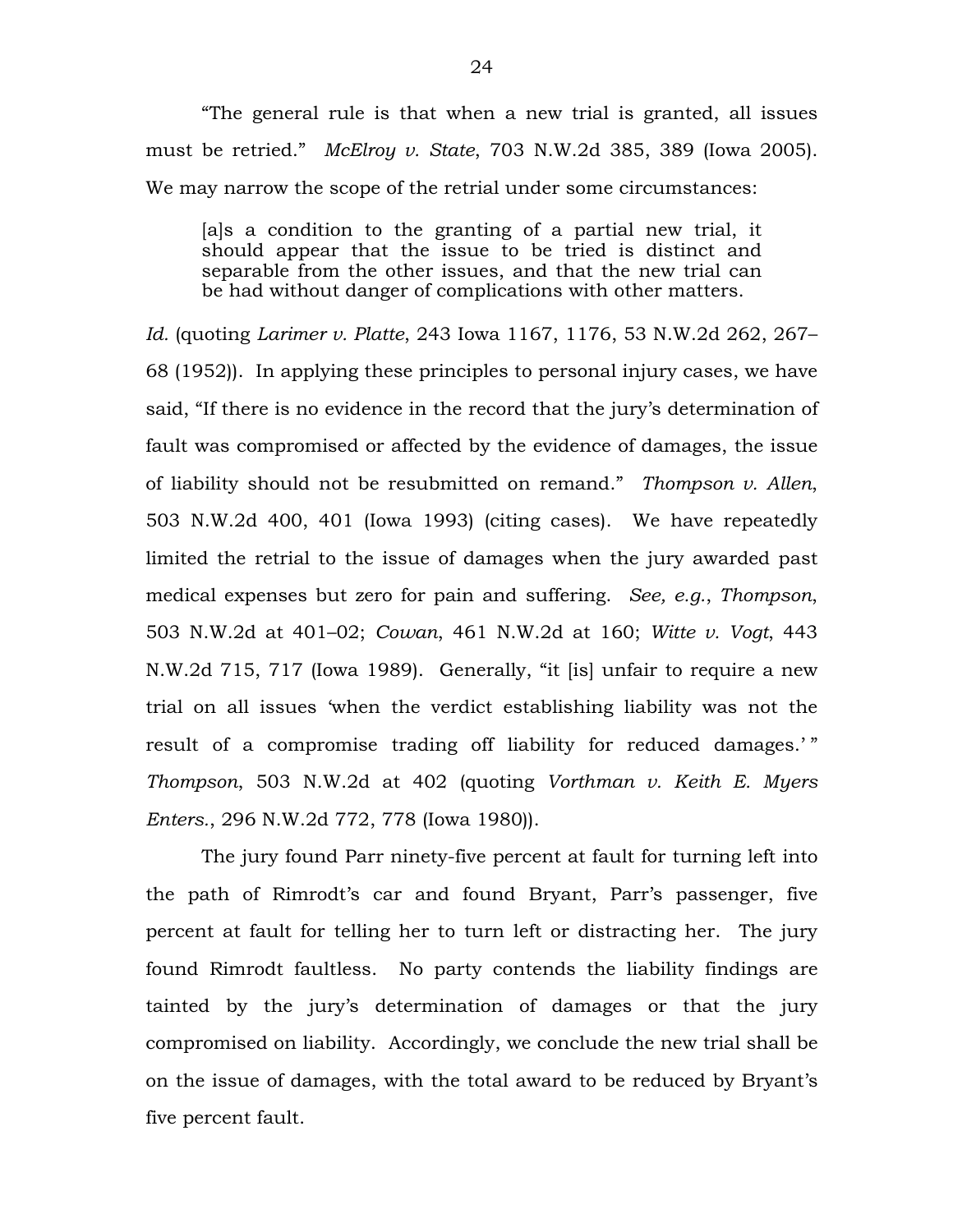In *Brant v. Bockholt*, we addressed the scope of a new trial on damages. 532 N.W.2d 801, 805 (Iowa 1995). Jonas Brant, a high school senior, was a passenger in a car accident who suffered severe facial lacerations when he hit the windshield. *Id.* at 802. The accident left him with permanent scarring. *Id.* at 803. The jury returned a verdict in his favor and awarded past and future medical expenses and past and future pain and suffering but "nothing for past or future loss of function of the body or for future loss of earnings." *Id.* He appealed, and we held a new trial was required because "the jury should not have been instructed to reduce the award for future pain and suffering to present worth." *Id.* We determined that liability need not be retried but ordered a retrial on *all* elements of damage because "[j]ury determinations of various elements of damages are apt to be influenced by the recovery allowed for other elements of damage." *Id*. at 805.

In *Fisher v. Davis*, however, we distinguished *Brant* as "pertaining to *one* injury. That led us to conclude that the jury should consider anew *all* the elements of damages pertaining to that injury." 601 N.W.2d 54, 60 (Iowa 1999) (citation omitted). Darcy Fisher's car was rear ended, and she initially complained of neck pain and saw her physician the next day. *Id.* at 55. He "diagnosed Fisher's condition as 'an injury to the cervical and thoracic area of the spine,' commonly referred to as a whiplash injury." *Id*. He noted that condition had "markedly improved" eight days after the accident. *Id.* at 56. Three weeks after the accident, Fisher complained for the first time of right arm and elbow pain, which the same physician "diagnosed her condition as epicondylitis, commonly referred to as 'tennis elbow.' " *Id.* She later had surgery on her elbow and physical therapy. *Id.* A year after her car accident, Fisher complained for the first time of right shoulder pain, which was later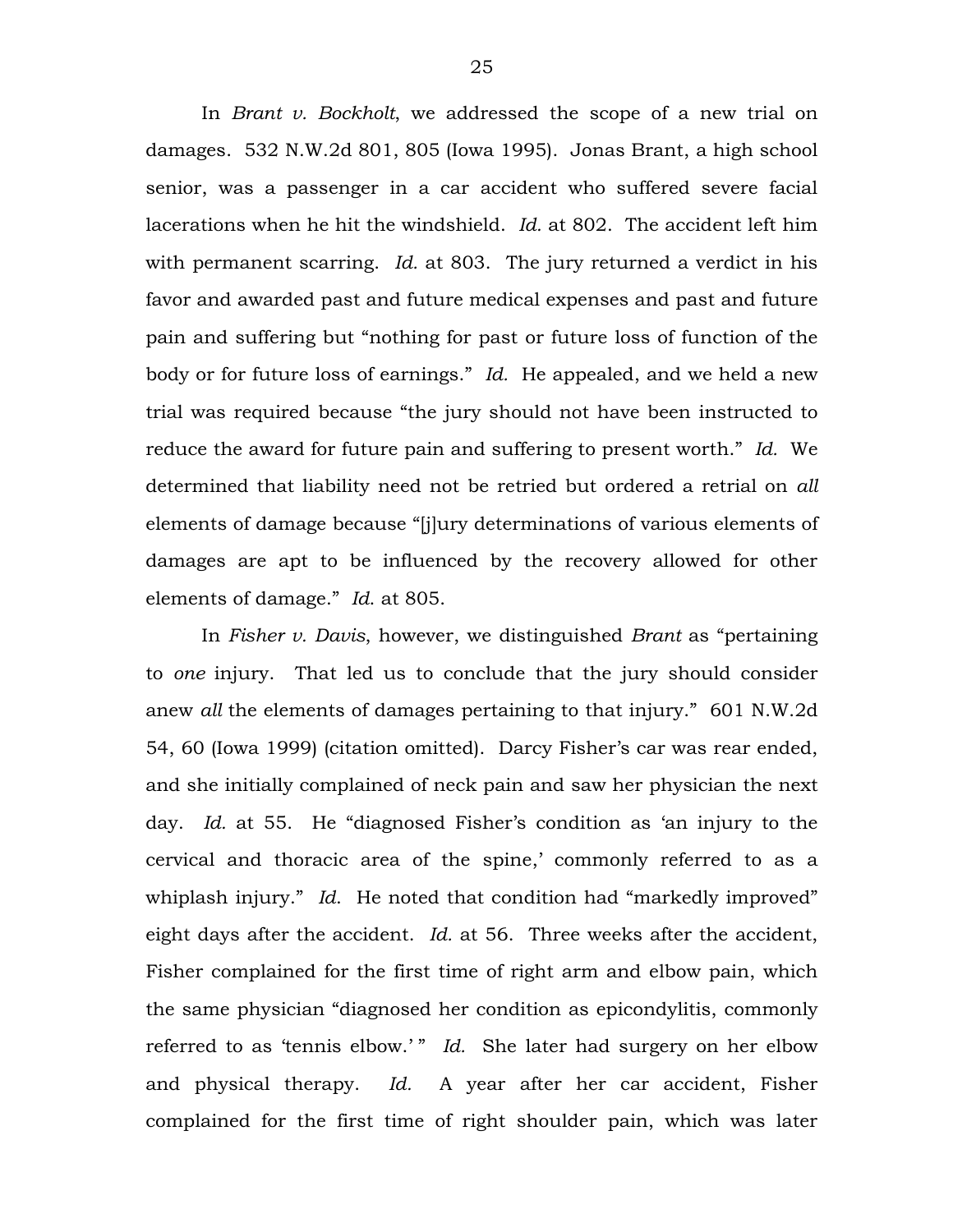treated surgically. *Id.* Fisher sued the other driver, claiming her neck, elbow, and shoulder injuries all resulted from the rear-end collision. *Id.*  Causation of the injuries was the fighting issue at trial. *Id.* The district court submitted her claims for all three injuries to the jury, which returned a verdict for \$534 in past medical expenses, the amount incurred for treatment of her neck pain alone. *Id.* at 56–57. The jury awarded nothing for past or future pain and suffering or any other elements of damage. *Id.* at 57. We concluded the damage award was inadequate because "it was illogical for the jury to award Fisher medical expenses to treat her neck injury and pain and then allow nothing for her pain and suffering." *Id*. at 59. But we determined that the jury, by awarding the "precise medical expenses relating to Fisher's neck injury," found that injury alone was sustained in the collision. *Id*. at 60 ("[I]nherent in that award was also a clear rejection of Fisher's claim that her elbow and shoulder were also injured in the collision."). Accordingly, we held that "any retrial should be limited to damages relating to Fisher's neck injury." *Id.*

Bryant likewise claimed he sustained multiple injuries in the accident resulting in neck pain, headaches, blurred vision, and low back pain that manifested at different times. But unlike *Fisher*, the amount of Bryant's medical expenses awarded cannot be attributed to treatment of one type of injury to the exclusion of others. Accordingly, we decline Parr's invitation to limit the retrial to some elements of past damages but not others. This leaves Parr's argument that because the jury declined to award Bryant *any* future damages, the retrial should be limited to past damages, presumably up to the date of the first trial. Parr, without citing supporting authority, contends Bryant waived his right to a retrial on future damages by not challenging the jury's failure to award him any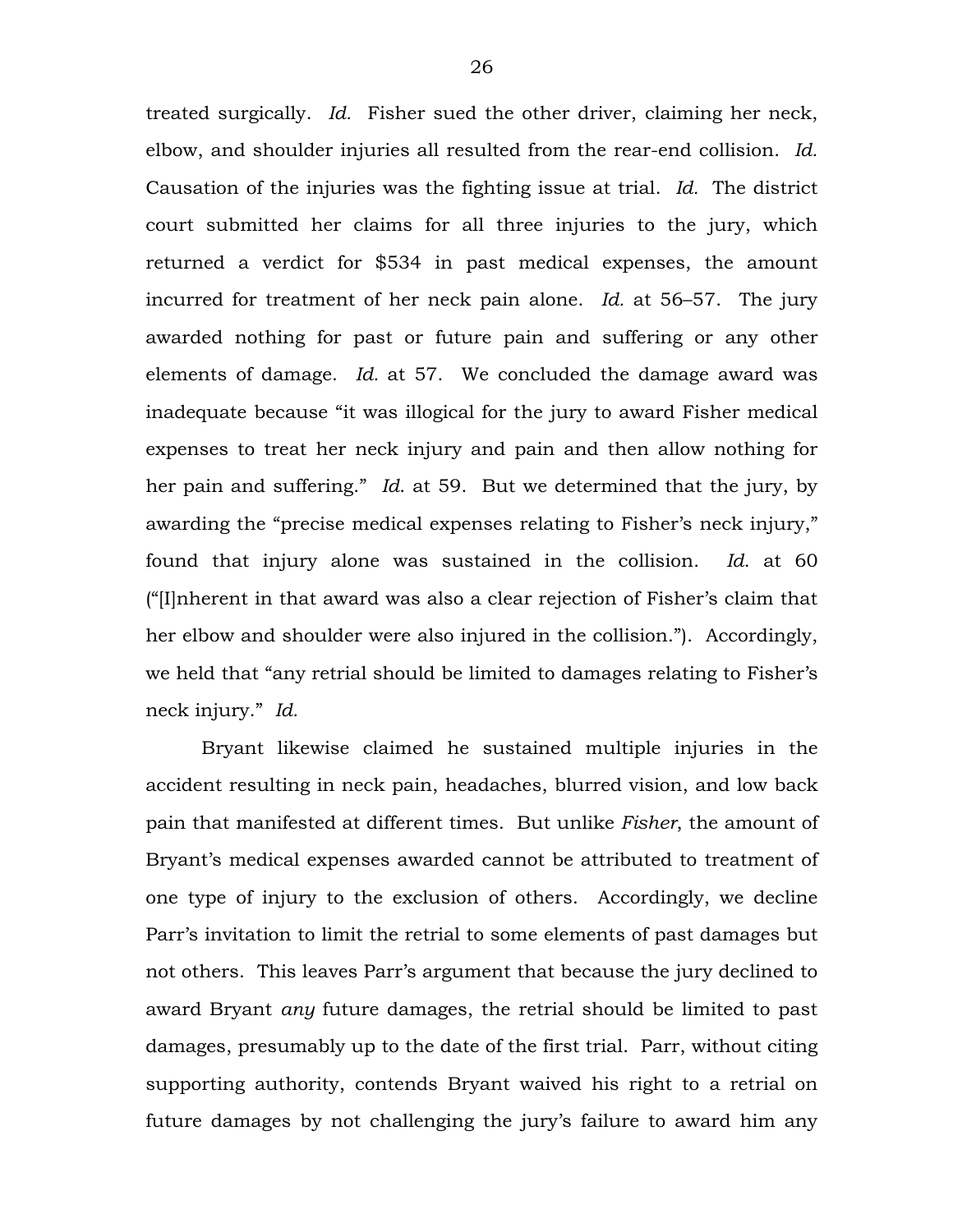amount for future damages. Bryant responds that he sought a new trial on all elements of damages based on *Brant.* We conclude Bryant's motion for new trial preserved error on his claim that the new trial should be on all elements of damage, past and future.

Since *Fisher*, we have not adjudicated the scope of a new trial in a personal injury action when the first jury had awarded no future damages and the inconsistency in its verdict involved only past medical expenses and past pain and suffering. None of our cases before *Fisher* limited the scope of a new trial on damages to preclude submission of an element of damage rejected by the first jury. We see no indication that the jury's rejection of Bryant's claims for future damages resulted from a compromise trading off amounts awarded for past damages. Nevertheless, we face the confirmed inconsistency in the verdict on past damages, our admonition in *Brant* that the award for one element of damages may affect another, and our general reluctance to engage in speculation to uphold findings in an inconsistent verdict. *Cf. Clinton Physical Therapy*, 714 N.W.2d at 614 (declining to engage in speculation to reform inconsistent verdict). Moreover, Bryant may have new evidence, including medical expenses incurred since the first trial over two years ago, which would be unfair to exclude from a retrial. *Cf. McElroy*, 703 N.W.2d at 389 (cautioning against narrowing scope of retrial in a manner that complicates other matters).

We hold Bryant is entitled to a new trial on all elements of damage supported by substantial evidence, notwithstanding the first jury's rejection of his future damage claims in July 2013.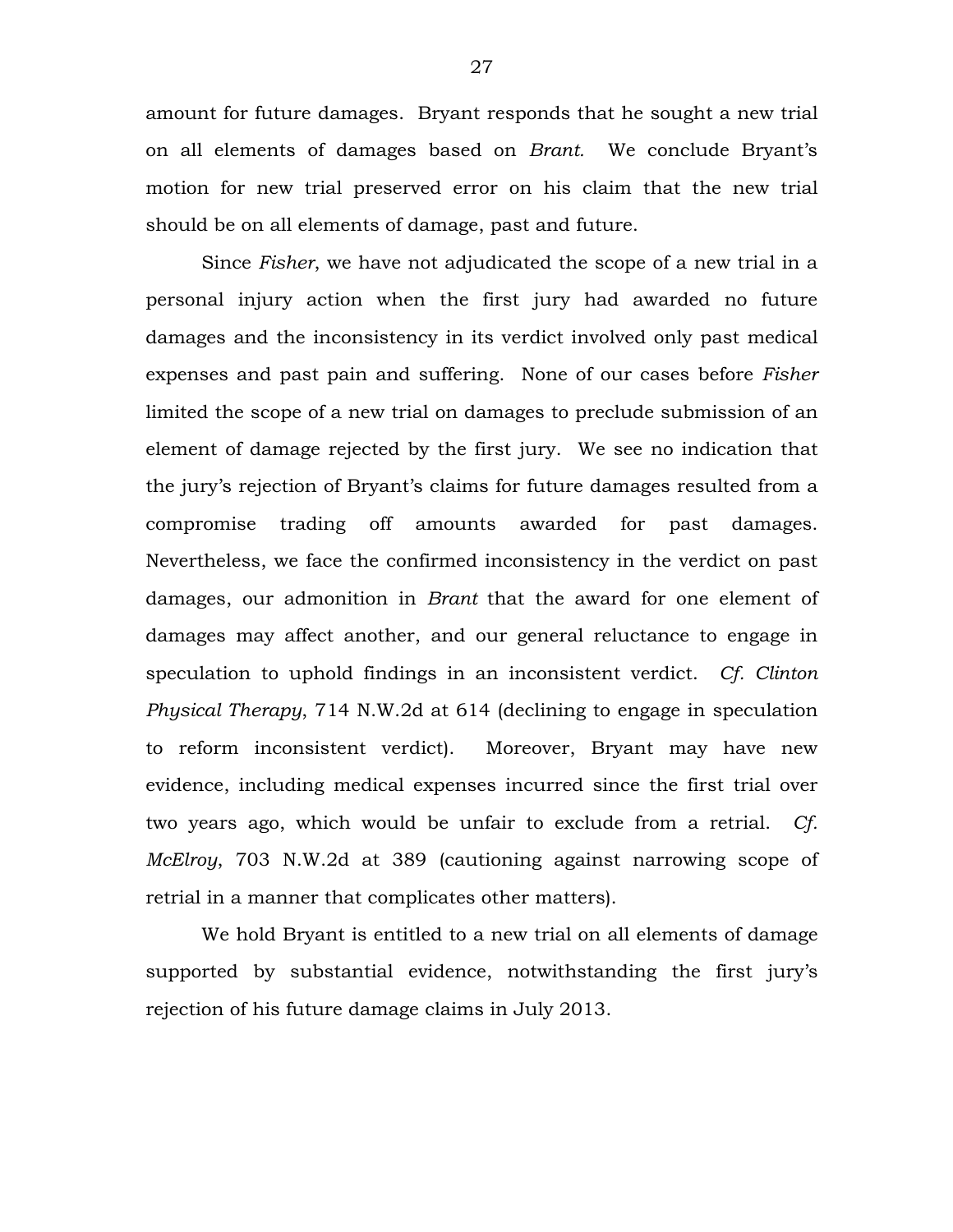#### **IV. Disposition.**

For the foregoing reasons, we vacate the decision of the court of appeals, reverse the district court judgment, and remand the case for a new trial on damages.

# **DECISION OF COURT OF APPEALS VACATED; DISTRICT COURT JUDGMENT REVERSED; CASE REMANDED FOR A NEW TRIAL ON DAMAGES.**

All justices concur except Mansfield, J., and Cady, C.J., who concur in part and dissent in part.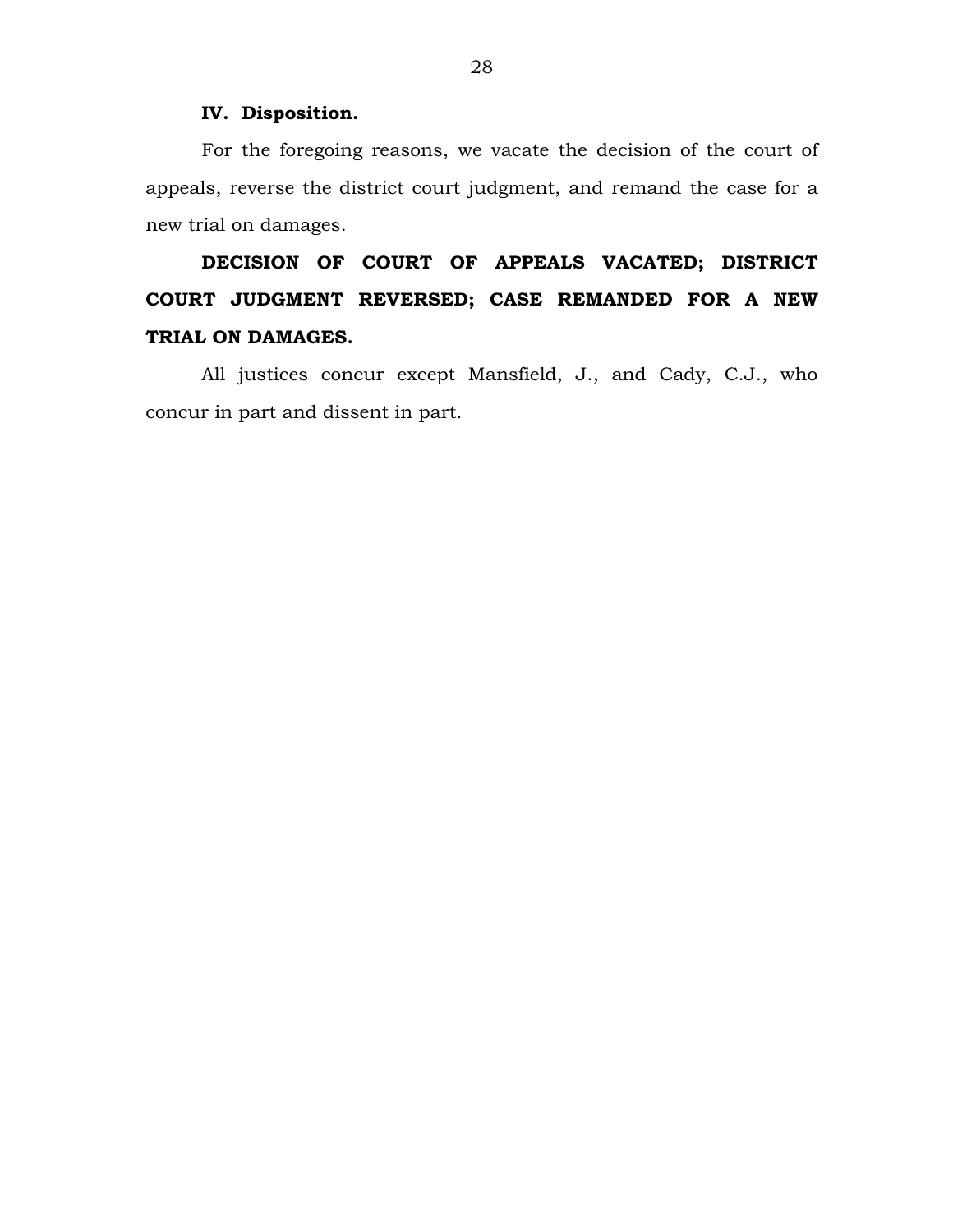#### **MANSFIELD, Justice (concurring in part and dissenting in part).**

I agree that a new trial is required because the special verdict awarding \$16,937.53 for past medical expenses is inconsistent with the special verdict awarding only a nominal one dollar for past pain and suffering. However, there is no reason for the new trial to encompass *all* damages. Everyone received a fair trial below, and the jury clearly rejected Bryant's claims for ongoing or future harm. That is, the jury awarded Bryant nothing for future medical expenses, future pain and suffering, loss of future earning capacity, or future loss of full mind and body. Just as it is unnecessary for liability to be retried, an area where *Bryant* obtained a favorable verdict, by the same rationale it is unnecessary for future damages to be retried, where *Parr* prevailed.

The stated reason for not limiting a new trial to certain categories of damages is the concern that "[j]ury determinations of various elements of damages are apt to be influenced by the recovery allowed for other elements of damage." *Brant v. Bockholt*, 532 N.W.2d 801, 805 (Iowa 1995). But that concern about cross-contamination is absent here, as the majority concedes. For past medical expenses, the jury awarded essentially the amount that Parr's counsel *conceded* was due to Bryant assuming the jury found liability—and less than the amount that insurance had paid on behalf of Bryant. It is simply inconceivable that this jury concluded Bryant had suffered some future harm but decided not to award any damages for it because of some other damages he was getting.

Moreover, in *Fisher v. Davis*, 601 N.W.2d 54, 61 (Iowa 1999), we qualified *Brant* somewhat and indicated there is no need to retry "rejected claims [that] are irrelevant to the elements of damages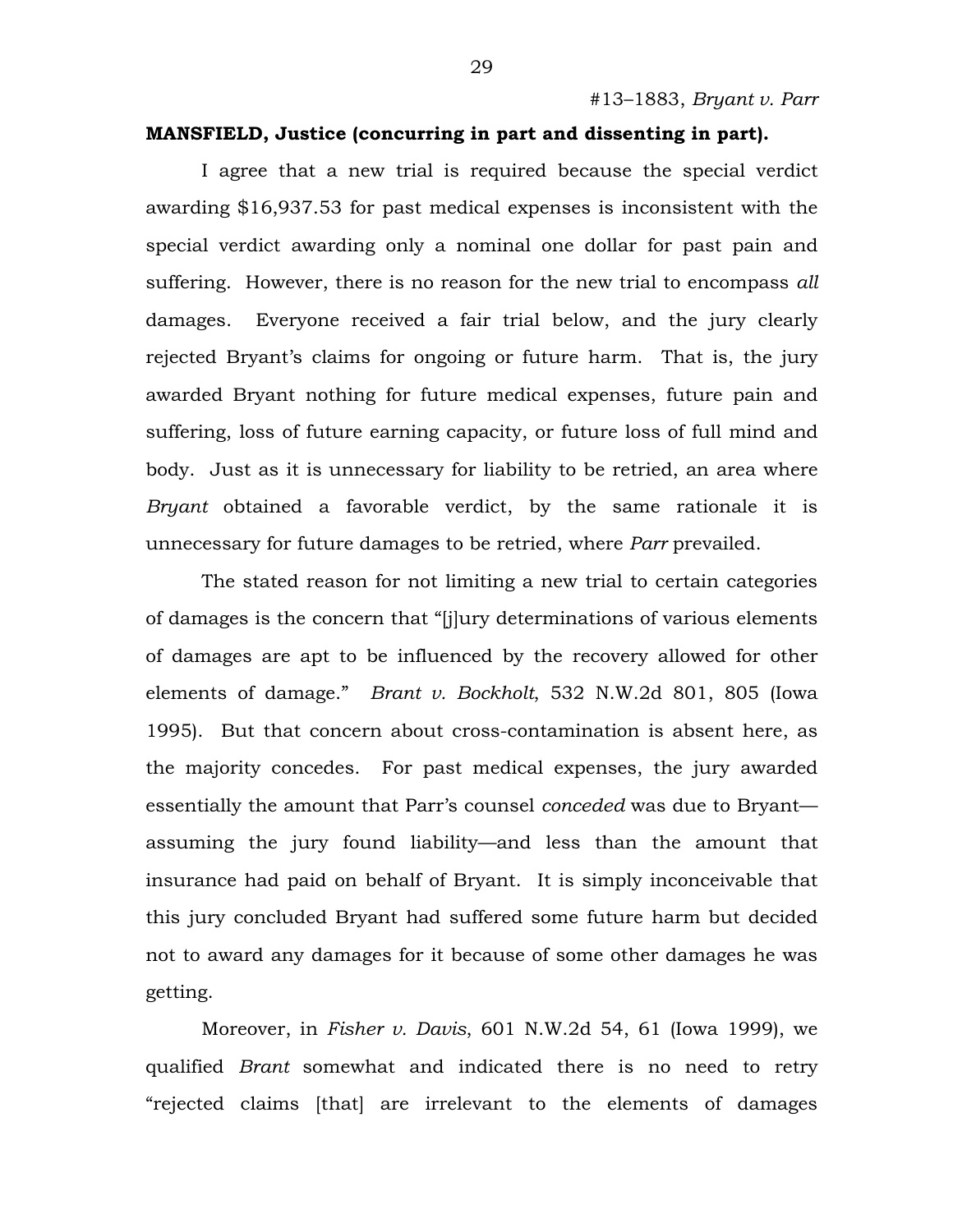pertaining to the injury the jury did believe [the plaintiff] sustained." Retrial here could be easily and economically limited to Bryant's alleged past damages.

The majority says that Bryant may have "medical expenses incurred since the first trial . . . which would be unfair to exclude from a retrial." But this of course begs the question whether there should be a second trial on claims as to which Bryant had a fair trial and which the jury squarely rejected. If a second trial is warranted, parties should be able to update their relevant evidence, but that is not a separate reason for a new trial.

Numerous other jurisdictions have followed the approach for which I am advocating here. *See Rice v. Cmty. Health Ass'n*, 203 F.3d 283, 290 (4th Cir. 2000) (noting that "a new trial can be limited to 'any separable matter' " and ordering a new trial on consequential damages only so as to avoid a "windfall" to the defendant that had not challenged other aspects of the damage award (quoting 11 Charles Alan Wright et al., *Federal Practice and Procedure* § 2814 (2d ed. (1995))); *Peebles v. Circuit City Stores, Inc*., No. 01 Civ. 10195(CSH), 2003 WL 22227964, \*2 (S.D.N.Y. Sept. 25, 2003) (ordering a new trial only as to future damages rather than all damages and stating that "the greater weight of [New York] authority favors" this position); *Sunahara v. State Farm Mut. Auto. Ins. Co*., 280 P.3d 649, 658 (Colo. 2012) (limiting a new trial to the issue of past economic damages only); *ITT Hartford Ins. Co. of the Se. v. Owens*, 816 So. 2d 572, 577–78 (Fla. 2002) (noting that "[t]he plaintiff's future medical damages constitute a discrete item of recovery, separate from other damages," and a new trial should be confined to them alone); *Costales v. Rosete*, 331 P.3d 431, 446 (Haw. 2014) ("We therefore further limit the damages issues to be re-tried to those that are contested and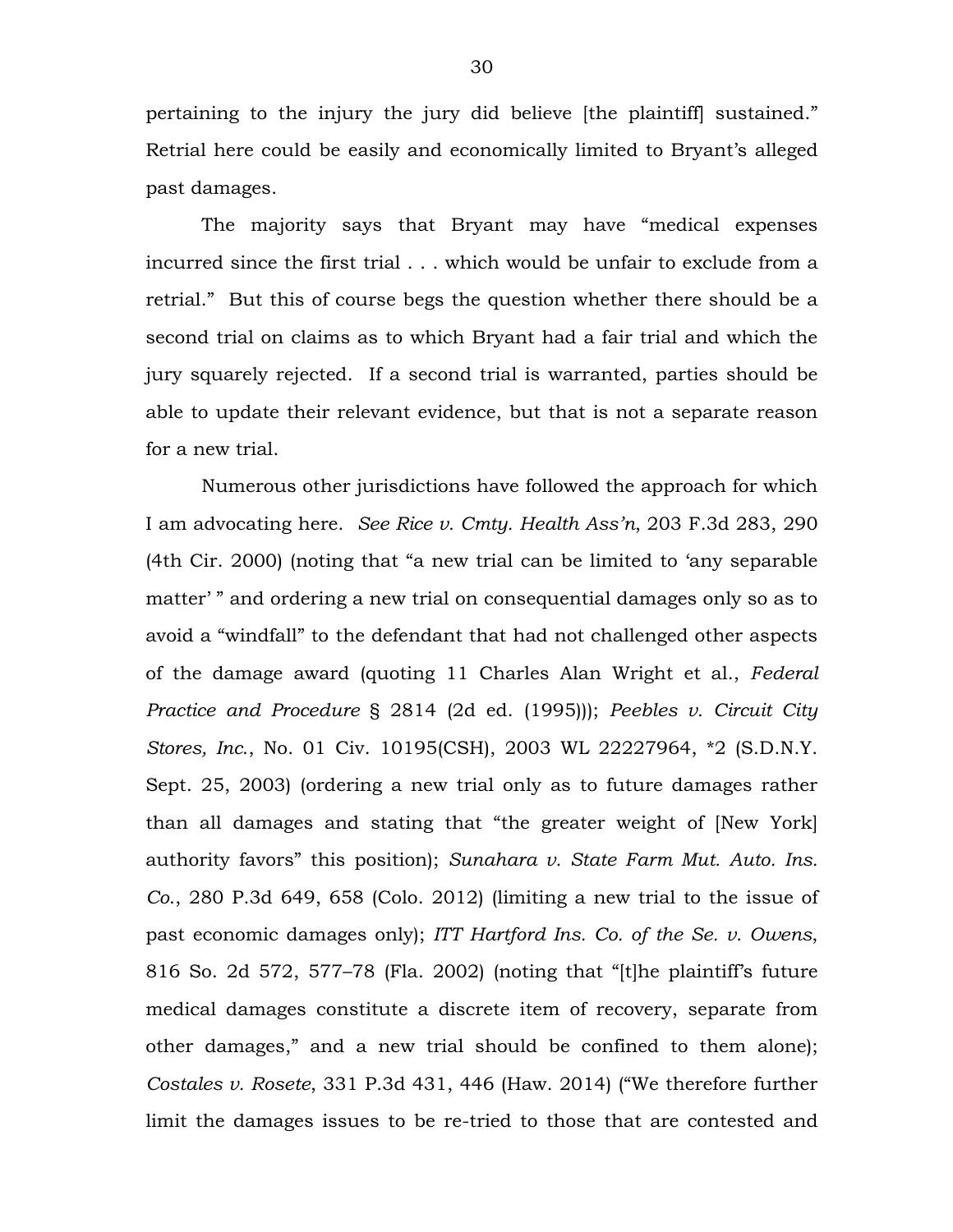that are 'sufficiently separate' from those damages issues that are not contested on appeal."); *Stamp v. Sylvan*, 906 N.E.2d 1222, 1230–31 (Ill. App. Ct. 2009) (finding a verdict irreconcilably inconsistent where the jury awarded damages for past medical expenses but not pain and suffering while upholding the trial court's decision to limit the new damages trial to pain and suffering and loss of a normal life for the sixmonth period as to which the jury awarded medical expenses); *Masterson v. Siemens Indus., Inc.*, Nos. 2013-CA-000014-MR and 2013-CA-000050- MR, 2014 WL 5489304, at \*3 (Ky. Ct. App. Oct. 31, 2014) (upholding the trial court's decision to limit the new trial to the sole issue of pain and suffering damages for a discrete time period and leaving the jury verdict undisturbed with regard to all other issues); *Lindquist v. Scott Radiological Grp. Inc*., 168 S.W.3d 635, 651 (Mo. Ct. App. 2005) (affirming the grant of a new trial limited to the issue of past economic damages); *Richards v. Fairfield*, 6 N.Y.S. 3d 743, 745–46 (App. Div. 2015) (ordering a new trial limited to consideration of damages for future pain and suffering while upholding damages awarded for past pain and suffering); *Foust v. Smith*, No. 26275, 2015 WL 968856, at \*4 (Ohio Ct. App. Mar. 6, 2015) (finding that the trial court "acted reasonably by finding that the failure to award [plaintiff] some amount for pain and suffering is contrary to the weight of the evidence" and that the "court did not err by granting a new trial on that singular issue limited to past physical pain and suffering damages"); *Orris v. Brand*, No. 98-1361, 1999 WL 516724, at \*1 (Wis. Ct. App. July 22, 1999) (per curiam) (affirming the grant of a new trial limited solely to consideration of damages for pain and suffering and noting that "[a] jury's decision on pain and suffering damages would not necessarily be affected by its decisions on other components of damages").